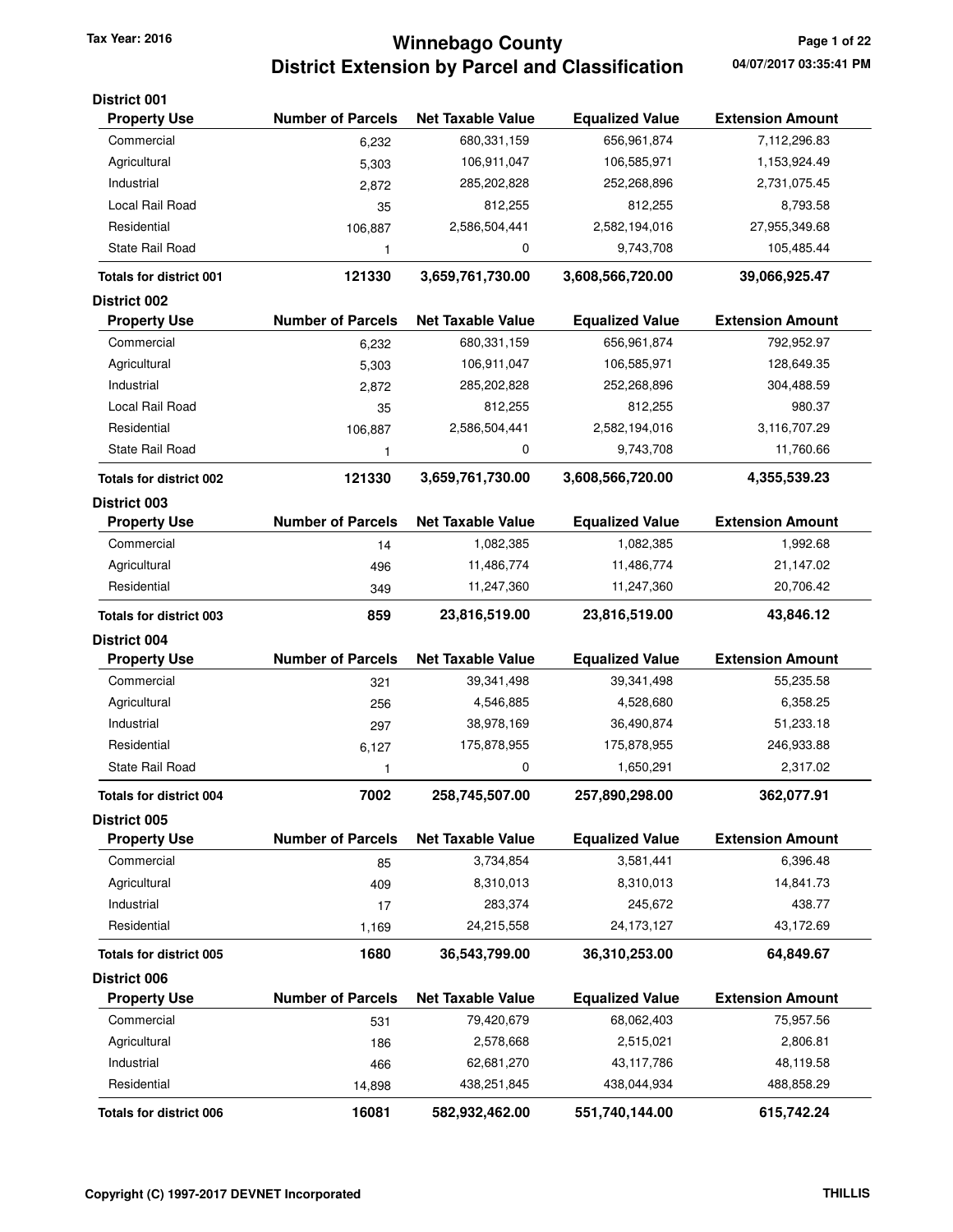## **Winnebago County Tax Year: 2016 Page 2 of 22 District Extension by Parcel and Classification**

| <b>District 007</b>                                   |                          |                          |                          |                         |
|-------------------------------------------------------|--------------------------|--------------------------|--------------------------|-------------------------|
| <b>Property Use</b>                                   | <b>Number of Parcels</b> | <b>Net Taxable Value</b> | <b>Equalized Value</b>   | <b>Extension Amount</b> |
| Commercial                                            | 7                        | 340,566                  | 340,566                  | 444.42                  |
| Agricultural                                          | 324                      | 5,356,147                | 5,356,147                | 6,989.84                |
| Residential                                           | 227                      | 7,590,883                | 7,590,883                | 9,906.06                |
| <b>Totals for district 007</b>                        | 558                      | 13,287,596.00            | 13,287,596.00            | 17,340.32               |
| <b>District 008</b>                                   |                          |                          |                          |                         |
| <b>Property Use</b>                                   | <b>Number of Parcels</b> | <b>Net Taxable Value</b> | <b>Equalized Value</b>   | <b>Extension Amount</b> |
| Commercial                                            | 4                        | 359,440                  | 359,440                  | 436.72                  |
| Agricultural                                          | 394                      | 6,214,405                | 6,214,405                | 7,550.46                |
| Industrial                                            | 1                        | 9,199                    | 9,199                    | 11.18                   |
| Residential                                           | 887                      | 25,824,703               | 25,824,703               | 31,376.81               |
| <b>Totals for district 008</b>                        | 1286                     | 32,407,747.00            | 32,407,747.00            | 39,375.17               |
| <b>District 009</b><br><b>Property Use</b>            | <b>Number of Parcels</b> | <b>Net Taxable Value</b> | <b>Equalized Value</b>   | <b>Extension Amount</b> |
| Commercial                                            |                          |                          |                          |                         |
| Agricultural                                          | 33                       | 1,590,346<br>7,885,394   | 1,590,346<br>7,885,394   | 2,321.88<br>11,512.66   |
|                                                       | 404                      |                          |                          |                         |
| Industrial<br>Residential                             | 45                       | 11,183,454               | 11,183,454<br>58,699,150 | 16,327.84<br>85,700.81  |
| State Rail Road                                       | 1,675                    | 58,699,150<br>0          | 360,102                  | 525.76                  |
|                                                       | 1                        |                          |                          |                         |
| <b>Totals for district 009</b><br><b>District 010</b> | 2158                     | 79,358,344.00            | 79,718,446.00            | 116,388.95              |
| <b>Property Use</b>                                   | <b>Number of Parcels</b> | <b>Net Taxable Value</b> | <b>Equalized Value</b>   | <b>Extension Amount</b> |
| Commercial                                            | 93                       | 3,502,647                | 3,502,647                | 6,378.28                |
| Agricultural                                          | 447                      | 8,762,967                | 8,762,967                | 15,957.34               |
| Industrial                                            | 45                       | 2,010,591                | 2,010,591                | 3,661.28                |
| Residential                                           | 1,684                    | 51,562,335               | 51,562,335               | 93,895.17               |
| <b>Totals for district 010</b>                        | 2269                     | 65,838,540.00            | 65,838,540.00            | 119,892.07              |
| <b>District 011</b>                                   |                          |                          |                          |                         |
| <b>Property Use</b>                                   | <b>Number of Parcels</b> | <b>Net Taxable Value</b> | <b>Equalized Value</b>   | <b>Extension Amount</b> |
| Commercial                                            | 4,270                    | 457,895,042              | 447,482,408              | 651,087.28              |
| Agricultural                                          | 720                      | 9,742,634                | 9,499,410                | 13,821.57               |
| Industrial                                            | 1,690                    | 130,633,023              | 123,252,734              | 179,332.71              |
| Local Rail Road                                       | 31                       | 112,769                  | 112,769                  | 164.11                  |
| Residential                                           | 63,152                   | 1,162,093,079            | 1,158,065,462            | 1,684,986.32            |
| State Rail Road                                       | 1                        | 0                        | 4,541,778                | 6,608.30                |
| <b>Totals for district 011</b>                        | 69864                    | 1,760,476,547.00         | 1,742,954,561.00         | 2,536,000.29            |
| <b>District 012</b>                                   |                          |                          |                          |                         |
| <b>Property Use</b>                                   | <b>Number of Parcels</b> | <b>Net Taxable Value</b> | <b>Equalized Value</b>   | <b>Extension Amount</b> |
| Commercial                                            | 351                      | 21,861,824               | 20,562,674               | 41,392.67               |
| Agricultural                                          | 338                      | 8,009,084                | 8,009,084                | 16,122.26               |
| Industrial                                            | 154                      | 17,794,628               | 14,423,931               | 29,035.39               |
| Residential                                           | 6,010                    | 195,379,470              | 195,350,232              | 393,239.92              |
| State Rail Road                                       | 1                        | 0                        | 886,269                  | 1,784.06                |
| <b>Totals for district 012</b>                        | 6854                     | 243,045,006.00           | 239,232,190.00           | 481,574.30              |
| District 013                                          |                          |                          |                          |                         |
| <b>Property Use</b>                                   | <b>Number of Parcels</b> | <b>Net Taxable Value</b> | <b>Equalized Value</b>   | <b>Extension Amount</b> |
| Commercial                                            | 368                      | 60,634,853               | 60,489,041               | 89,039.86               |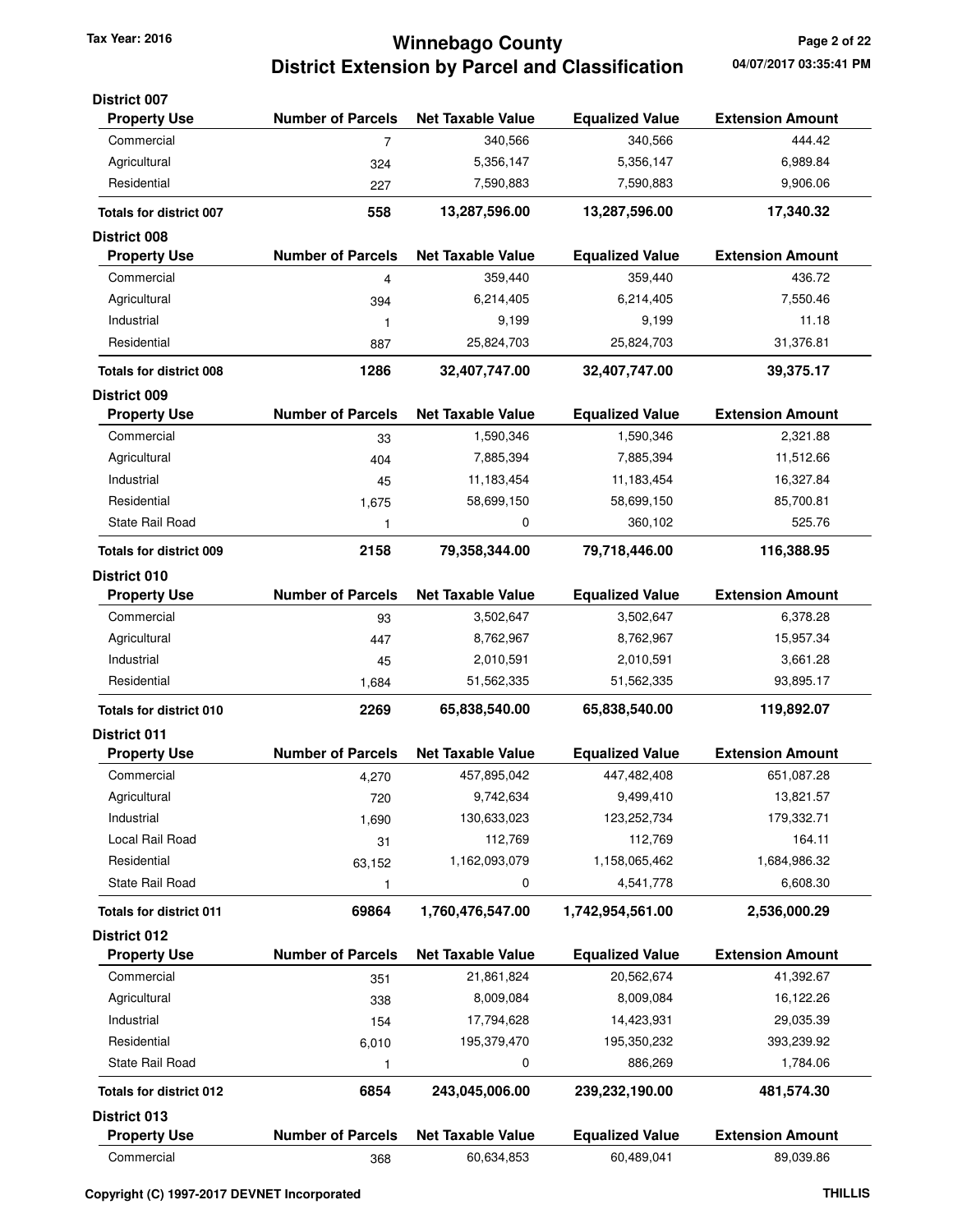## **Winnebago County Tax Year: 2016 Page 3 of 22 District Extension by Parcel and Classification 04/07/2017 03:35:41 PM**

| <b>District 013</b>            |                          |                          |                        |                         |
|--------------------------------|--------------------------|--------------------------|------------------------|-------------------------|
| <b>Property Use</b>            | <b>Number of Parcels</b> | <b>Net Taxable Value</b> | <b>Equalized Value</b> | <b>Extension Amount</b> |
| Agricultural                   | 245                      | 5,533,247                | 5,533,247              | 8,144.86                |
| Industrial                     | 128                      | 18,925,861               | 18,831,396             | 27,719.87               |
| Residential                    | 7,863                    | 344,225,970              | 344,221,742            | 506,694.64              |
| State Rail Road                | 1                        | 0                        | 629,087                | 926.02                  |
| <b>Totals for district 013</b> | 8605                     | 429,319,931.00           | 429,704,513.00         | 632,525.25              |
| <b>District 014</b>            |                          |                          |                        |                         |
| <b>Property Use</b>            | <b>Number of Parcels</b> | <b>Net Taxable Value</b> | <b>Equalized Value</b> | <b>Extension Amount</b> |
| Commercial                     | 50                       | 3,342,470                | 3,342,470              | 14,984.30               |
| Agricultural                   | 443                      | 12,401,076               | 12,401,076             | 55,593.96               |
| Industrial                     | 4                        | 162,401                  | 162,401                | 728.04                  |
| Local Rail Road                | 2                        | 458                      | 458                    | 2.05                    |
| Residential                    | 241                      | 7,189,841                | 7,189,841              | 32,232.17               |
| State Rail Road                | 1                        | 0                        | 901,139                | 4,039.82                |
| <b>Totals for district 014</b> | 741                      | 23,096,246.00            | 23,997,385.00          | 107,580.34              |
| <b>District 015</b>            |                          |                          |                        |                         |
| <b>Property Use</b>            | <b>Number of Parcels</b> | <b>Net Taxable Value</b> | <b>Equalized Value</b> | <b>Extension Amount</b> |
| Commercial                     | 20                       | 873,459                  | 873,459                | 1,918.10                |
| Agricultural                   | 261                      | 6,006,191                | 6,006,191              | 13,189.57               |
| Residential                    | 520                      | 14,692,748               | 14,692,748             | 32,265.33               |
| Totals for district 015        | 801                      | 21,572,398.00            | 21,572,398.00          | 47,373.00               |
| District 016                   |                          |                          |                        |                         |
| <b>Property Use</b>            | <b>Number of Parcels</b> | <b>Net Taxable Value</b> | <b>Equalized Value</b> | <b>Extension Amount</b> |
| Commercial                     | 85                       | 6,351,096                | 6,351,096              | 10,854.02               |
| Agricultural                   | 380                      | 10,077,562               | 10,077,562             | 17,222.51               |
| Industrial                     | 25                       | 2,540,858                | 2,540,858              | 4,342.33                |
| Local Rail Road                | 2                        | 699,028                  | 699,028                | 1,194.64                |
| Residential                    | 2,085                    | 69,652,544               | 69,652,544             | 119,036.24              |
| State Rail Road                | 1                        | 0                        | 775,042                | 1,324.56                |
| <b>Totals for district 016</b> | 2578                     | 89,321,088.00            | 90,096,130.00          | 153,974.30              |
| <b>District 017</b>            |                          |                          |                        |                         |
| <b>Property Use</b>            | <b>Number of Parcels</b> | <b>Net Taxable Value</b> | <b>Equalized Value</b> | <b>Extension Amount</b> |
| Commercial                     | 141                      | 33,340,952               | 33,340,952             | 0.00                    |
| Agricultural                   | 48                       | 488,432                  | 454,625                | 0.00                    |
| Industrial                     | 6                        | 4,803,508                | 2,305,985              | 0.00                    |
| Residential                    | 988                      | 30,574,070               | 30,574,070             | 0.00                    |
| <b>State Rail Road</b>         | 1                        | 0                        | 178,660                | 0.00                    |
| <b>Totals for district 017</b> | 1184                     | 69,206,962.00            | 66,854,292.00          | 0.00                    |
| <b>District 018</b>            |                          |                          |                        |                         |
| <b>Property Use</b>            | <b>Number of Parcels</b> | <b>Net Taxable Value</b> | <b>Equalized Value</b> | <b>Extension Amount</b> |
| Commercial                     | 75                       | 3,285,877                | 3,132,464              | 10,418.59               |
| Agricultural                   | $\overline{7}$           | 43,348                   | 43,348                 | 144.17                  |
| Industrial                     | 16                       | 224,762                  | 187,060                | 622.16                  |
| Residential                    | 606                      | 12,734,303               | 12,691,872             | 42,213.04               |
| <b>Totals for district 018</b> | 704                      | 16,288,290.00            | 16,054,744.00          | 53,397.96               |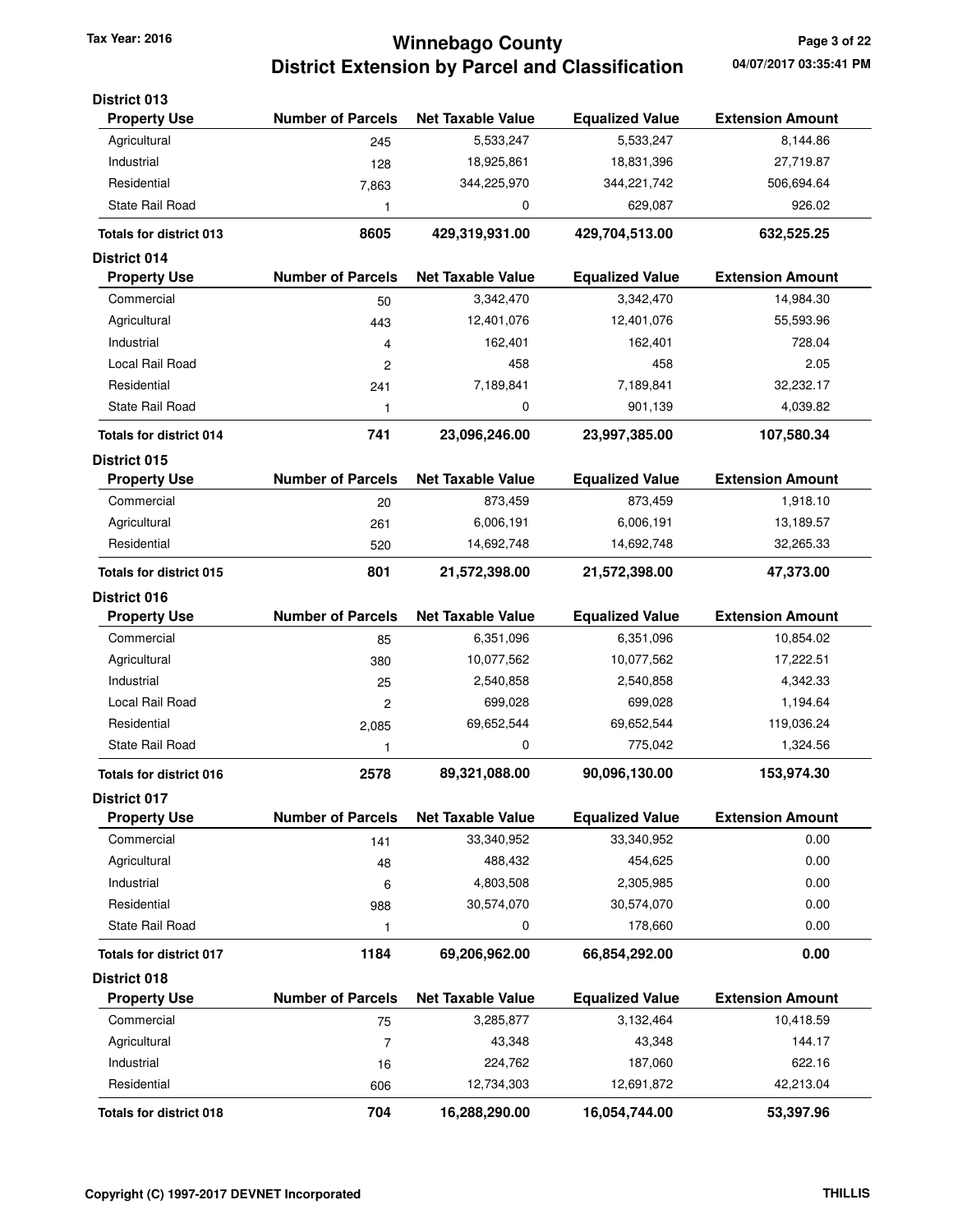## **Winnebago County Tax Year: 2016 Page 4 of 22 District Extension by Parcel and Classification**

| <b>District 019</b><br><b>Property Use</b> | <b>Number of Parcels</b> | <b>Net Taxable Value</b> | <b>Equalized Value</b> | <b>Extension Amount</b> |
|--------------------------------------------|--------------------------|--------------------------|------------------------|-------------------------|
| Commercial                                 | 735                      | 71,168,037               | 70,764,700             | 0.00                    |
| Agricultural                               | 88                       | 511,543                  | 451,310                | 0.00                    |
| Industrial                                 | 384                      | 48,277,436               | 34,389,710             | 0.00                    |
| Residential                                | 7,949                    | 204,009,035              | 203,932,380            | 0.00                    |
|                                            |                          |                          |                        | 0.00                    |
| <b>Totals for district 019</b>             | 9156                     | 323,966,051.00           | 309,538,100.00         |                         |
| District 020<br><b>Property Use</b>        | <b>Number of Parcels</b> | <b>Net Taxable Value</b> | <b>Equalized Value</b> | <b>Extension Amount</b> |
| Commercial                                 | 274                      | 51,977,059               | 40,618,783             | 0.00                    |
| Agricultural                               | 32                       | 253,681                  | 248,581                | 0.00                    |
| Industrial                                 | 206                      | 29,417,711               | 23,245,022             | 0.00                    |
| Residential                                | 9,432                    | 246,192,004              | 245,985,093            | 0.00                    |
| <b>Totals for district 020</b>             | 9944                     | 327,840,455.00           | 310,097,479.00         | 0.00                    |
| <b>District 021</b>                        |                          |                          |                        |                         |
| <b>Property Use</b>                        | <b>Number of Parcels</b> | <b>Net Taxable Value</b> | <b>Equalized Value</b> | <b>Extension Amount</b> |
| Commercial                                 | 15                       | 717,119                  | 717,119                | 0.00                    |
| Agricultural                               | 27                       | 217,817                  | 205,670                | 0.00                    |
| Industrial                                 | 6                        | 280,279                  | 280,279                | 0.00                    |
| Residential                                | 531                      | 6,400,462                | 6,394,528              | 0.00                    |
| <b>Totals for district 021</b>             | 579                      | 7,615,677.00             | 7,597,596.00           | 0.00                    |
| <b>District 022</b>                        |                          |                          |                        |                         |
| <b>Property Use</b>                        | <b>Number of Parcels</b> | <b>Net Taxable Value</b> | <b>Equalized Value</b> | <b>Extension Amount</b> |
| Commercial                                 | 80                       | 2,680,880                | 2,680,880              | 10,104.25               |
| Agricultural                               | 9                        | 38,640                   | 38,640                 | 145.63                  |
| Industrial                                 | 32                       | 1,707,571                | 1,707,571              | 6,435.86                |
| Residential                                | 889                      | 21,587,787               | 21,587,787             | 81,364.50               |
| <b>Totals for district 022</b>             | 1010                     | 26,014,878.00            | 26,014,878.00          | 98,050.24               |
| <b>District 023</b>                        |                          |                          |                        |                         |
| <b>Property Use</b>                        | <b>Number of Parcels</b> | <b>Net Taxable Value</b> | <b>Equalized Value</b> | <b>Extension Amount</b> |
| Commercial                                 | 3,694                    | 394,344,704              | 384, 341, 430          | 12,762,825.55           |
| Agricultural                               | 196                      | 1,349,584                | 1,172,799              | 38,945.13               |
| Industrial                                 | 1,676                    | 146,505,886              | 139,632,756            | 4,636,784.84            |
| Local Rail Road                            | 30                       | 112,769                  | 112,769                | 3,744.74                |
| Residential                                | 50,232                   | 897,083,245              | 893,138,217            | 29,658,440.61           |
| State Rail Road                            | 1                        | 0                        | 3,783,711              | 125,645.72              |
| <b>Totals for district 023</b>             | 55829                    | 1,439,396,188.00         | 1,422,181,682.00       | 47,226,386.59           |
| District 024                               |                          |                          |                        |                         |
| <b>Property Use</b>                        | <b>Number of Parcels</b> | <b>Net Taxable Value</b> | <b>Equalized Value</b> | <b>Extension Amount</b> |
| Commercial                                 | 147                      | 21,424,909               | 20,257,460             | 134,043.55              |
| Agricultural                               | 36                       | 437,359                  | 437,359                | 2,894.00                |
| Industrial                                 | 29                       | 8,431,493                | 5,138,873              | 34,003.92               |
| Residential                                | 2,896                    | 118,795,135              | 118,771,160            | 785,908.47              |
| State Rail Road                            | 1                        | 0                        | 102,799                | 680.22                  |
| <b>Totals for district 024</b>             | 3109                     | 149,088,896.00           | 144,707,651.00         | 957,530.16              |
| District 025                               |                          |                          |                        |                         |
| <b>Property Use</b>                        | <b>Number of Parcels</b> | <b>Net Taxable Value</b> | <b>Equalized Value</b> | <b>Extension Amount</b> |
| Commercial                                 | 197                      | 36,138,439               | 36,138,439             | 237,718.72              |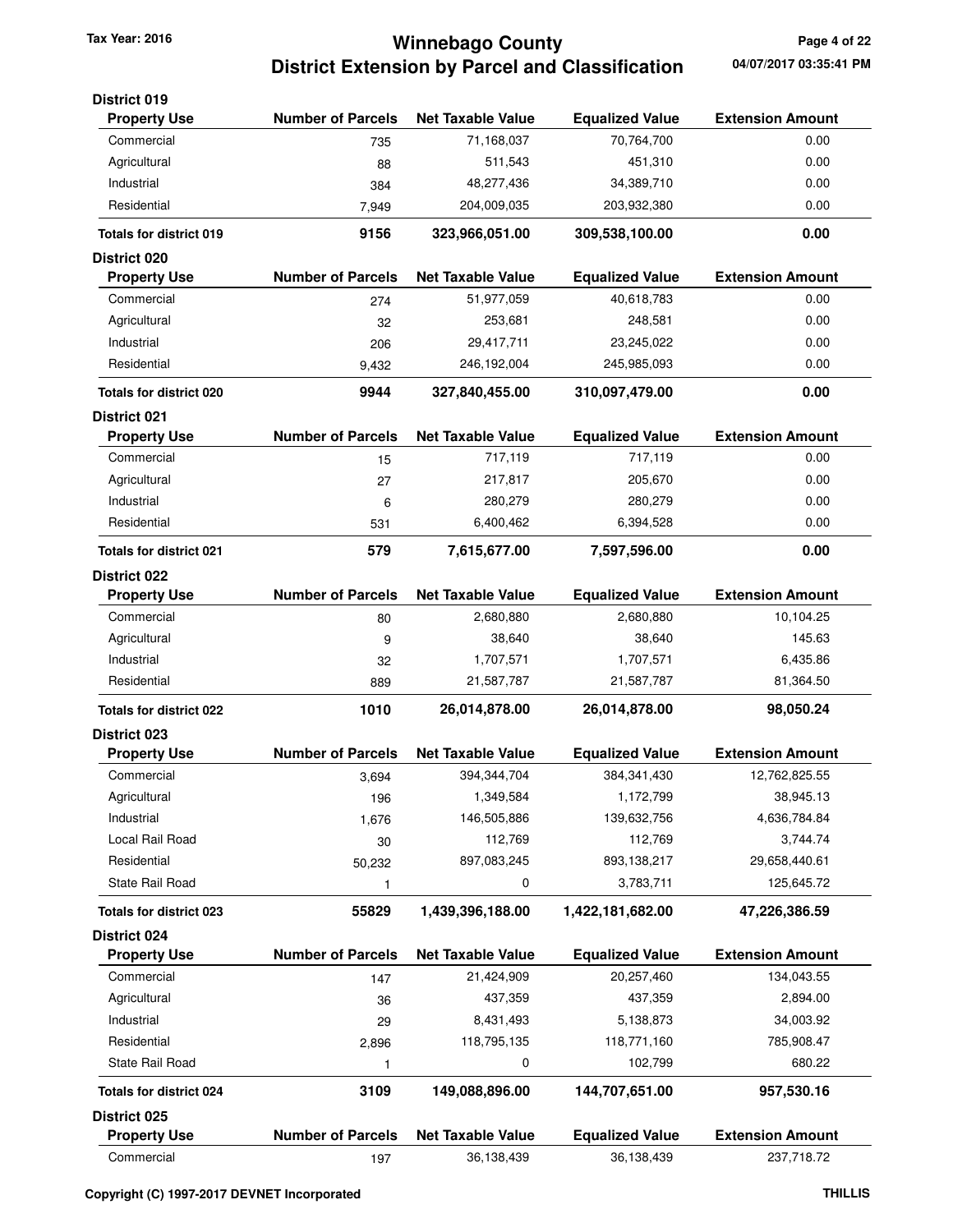## **Winnebago County Tax Year: 2016 Page 5 of 22 District Extension by Parcel and Classification**

| <b>District 025</b>            |                          |                          |                        |                         |
|--------------------------------|--------------------------|--------------------------|------------------------|-------------------------|
| <b>Property Use</b>            | <b>Number of Parcels</b> | <b>Net Taxable Value</b> | <b>Equalized Value</b> | <b>Extension Amount</b> |
| Agricultural                   | 58                       | 496,390                  | 496,390                | 3,265.21                |
| Industrial                     | 99                       | 10,188,457               | 10,118,297             | 66,558.15               |
| Residential                    | 3,870                    | 152,422,941              | 152,422,941            | 1,002,638.65            |
| <b>Totals for district 025</b> | 4224                     | 199,246,227.00           | 199,176,067.00         | 1,310,180.73            |
| <b>District 026</b>            |                          |                          |                        |                         |
| <b>Property Use</b>            | <b>Number of Parcels</b> | <b>Net Taxable Value</b> | <b>Equalized Value</b> | <b>Extension Amount</b> |
| Commercial                     | 289                      | 21,239,447               | 20,961,934             | 245,045.01              |
| Agricultural                   | 40                       | 193,407                  | 193,407                | 2,260.95                |
| Industrial                     | 141                      | 12,492,559               | 12,390,177             | 144,841.17              |
| Residential                    | 3,066                    | 71,657,356               | 71,647,865             | 837,563.75              |
| <b>State Rail Road</b>         | 1                        | 0                        | 994,981                | 11,631.36               |
| <b>Totals for district 026</b> | 3537                     | 105,582,769.00           | 106,188,364.00         | 1,241,342.24            |
| <b>District 027</b>            |                          |                          |                        |                         |
| <b>Property Use</b>            | <b>Number of Parcels</b> | <b>Net Taxable Value</b> | <b>Equalized Value</b> | <b>Extension Amount</b> |
| Commercial                     | 63                       | 4,838,293                | 4,838,293              | 45,097.74               |
| Agricultural                   | 30                       | 131,233                  | 131,233                | 1,223.23                |
| Industrial                     | 8                        | 641,559                  | 641,559                | 5,979.98                |
| Residential                    | 1,269                    | 38,773,045               | 38,773,045             | 361,403.62              |
| <b>Totals for district 027</b> | 1370                     | 44,384,130.00            | 44,384,130.00          | 413,704.57              |
| District 030                   |                          |                          |                        |                         |
| <b>Property Use</b>            | <b>Number of Parcels</b> | <b>Net Taxable Value</b> | <b>Equalized Value</b> | <b>Extension Amount</b> |
| Commercial                     | 51                       | 1,952,041                | 1,952,041              | 9,998.35                |
| Agricultural                   | 188                      | 3,333,003                | 3,333,003              | 17,071.61               |
| Industrial                     | 19                       | 1,056,116                | 1,056,116              | 5,409.43                |
| Residential                    | 1,813                    | 31,905,087               | 31,905,087             | 163,417.91              |
| <b>State Rail Road</b>         | 1                        | 0                        | 304,915                | 1,561.78                |
| <b>Totals for district 030</b> | 2072                     | 38,246,247.00            | 38,551,162.00          | 197,459.08              |
| <b>District 031</b>            |                          |                          |                        |                         |
| <b>Property Use</b>            | <b>Number of Parcels</b> | <b>Net Taxable Value</b> | <b>Equalized Value</b> | <b>Extension Amount</b> |
| Commercial                     | 228                      | 48,730,992               | 48,730,992             | 495,935.27              |
| Agricultural                   | 284                      | 5,108,909                | 5,077,995              | 51,678.76               |
| Industrial                     | 28                       | 6,368,173                | 3,870,650              | 39,391.60               |
| Residential                    | 7,540                    | 235,215,427              | 235,215,427            | 2,393,787.64            |
| State Rail Road                | 1                        | 0                        | 985,287                | 10,027.26               |
| <b>Totals for district 031</b> | 8081                     | 295,423,501.00           | 293,880,351.00         | 2,990,820.53            |
| District 033                   |                          |                          |                        |                         |
| <b>Property Use</b>            | <b>Number of Parcels</b> | <b>Net Taxable Value</b> | <b>Equalized Value</b> | <b>Extension Amount</b> |
| Commercial                     | 113                      | 4,874,073                | 4,720,660              | 37,028.86               |
| Agricultural                   | 1,319                    | 23,823,891               | 23,823,891             | 186,874.76              |
| Industrial                     | 18                       | 292,573                  | 254,871                | 1,999.20                |
| Residential                    | 2,712                    | 68,272,951               | 68,230,520             | 535,199.56              |
| Totals for district 033        | 4162                     | 97,263,488.00            | 97,029,942.00          | 761,102.38              |
| District 034                   |                          |                          |                        |                         |
| <b>Property Use</b>            | <b>Number of Parcels</b> | <b>Net Taxable Value</b> | <b>Equalized Value</b> | <b>Extension Amount</b> |
| Agricultural                   | 43                       | 1,271,258                | 1,271,258              | 9,998.43                |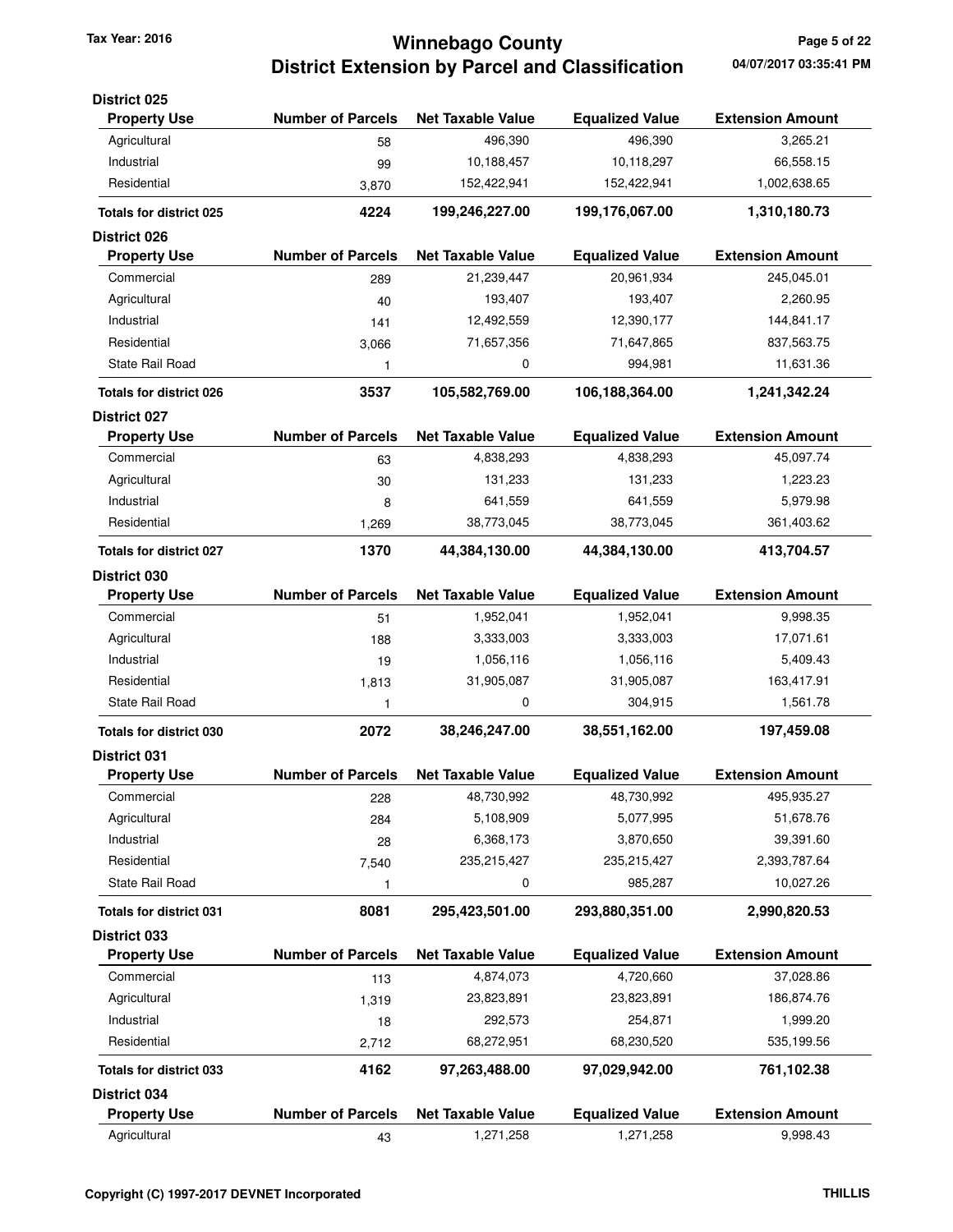## **Winnebago County Tax Year: 2016 Page 6 of 22 District Extension by Parcel and Classification**

| District 034<br><b>Property Use</b> | <b>Number of Parcels</b> | <b>Net Taxable Value</b> | <b>Equalized Value</b> | <b>Extension Amount</b> |
|-------------------------------------|--------------------------|--------------------------|------------------------|-------------------------|
| Residential                         | 5                        | 161,258                  | 161,258                | 1,268.29                |
|                                     |                          |                          |                        |                         |
| <b>Totals for district 034</b>      | 48                       | 1,432,516.00             | 1,432,516.00           | 11,266.72               |
| <b>District 035</b>                 |                          |                          |                        |                         |
| <b>Property Use</b>                 | <b>Number of Parcels</b> | <b>Net Taxable Value</b> | <b>Equalized Value</b> | <b>Extension Amount</b> |
| Commercial                          | 415                      | 94,067,401               | 85,148,558             | 645,341.02              |
| Agricultural                        | 336                      | 7,168,876                | 7,161,098              | 54,273.95               |
| Industrial                          | 371                      | 48,993,259               | 42,750,410             | 324,005.39              |
| Residential                         | 12,343                   | 510,369,435              | 510,334,643            | 3,867,825.22            |
| State Rail Road                     | 1                        | 0                        | 344,889                | 2,613.94                |
| <b>Totals for district 035</b>      | 13466                    | 660,598,971.00           | 645,739,598.00         | 4,894,059.52            |
| <b>District 036</b>                 |                          |                          |                        |                         |
| <b>Property Use</b>                 | <b>Number of Parcels</b> | <b>Net Taxable Value</b> | <b>Equalized Value</b> | <b>Extension Amount</b> |
| Commercial                          | 36                       | 1,892,472                | 1,886,449              | 15,084.05               |
| Agricultural                        | 118                      | 1,785,028                | 1,735,662              | 13,878.31               |
| Industrial                          | 41                       | 1,877,868                | 1,877,868              | 15,015.45               |
| Residential                         | 1,397                    | 25,830,368               | 25,824,434             | 206,492.19              |
| <b>State Rail Road</b>              | 1                        | 0                        | 43,474                 | 347.62                  |
| <b>Totals for district 036</b>      | 1593                     | 31,385,736.00            | 31,367,887.00          | 250,817.62              |
| <b>District 037</b>                 |                          |                          |                        |                         |
| <b>Property Use</b>                 | <b>Number of Parcels</b> | <b>Net Taxable Value</b> | <b>Equalized Value</b> | <b>Extension Amount</b> |
| Commercial                          | 142                      | 11,051,310               | 8,611,877              | 39,106.48               |
| Agricultural                        | 42                       | 702,709                  | 702,709                | 3,190.99                |
| Industrial                          | 10                       | 3,441,193                | 3,441,193              | 15,626.46               |
| Local Rail Road                     | $\mathbf{1}$             | 0                        | $\mathbf 0$            | 0.00                    |
| Residential                         | 6,312                    | 147,902,269              | 147,730,150            | 670,842.48              |
| <b>State Rail Road</b>              | 1                        | 0                        | 431,574                | 1,959.78                |
| <b>Totals for district 037</b>      | 6508                     | 163,097,481.00           | 160,917,503.00         | 730,726.19              |
| District 038                        |                          |                          |                        |                         |
| <b>Property Use</b>                 | <b>Number of Parcels</b> | <b>Net Taxable Value</b> | <b>Equalized Value</b> | <b>Extension Amount</b> |
| Commercial                          | 26                       | 1,074,251                | 1,074,251              | 6,172.60                |
| Agricultural                        | 226                      | 3,923,756                | 3,923,756              | 22,545.91               |
| Industrial                          | 18                       | 543,466                  | 543,466                | 3,122.76                |
| Residential                         | 1,675                    | 49,000,443               | 49,000,443             | 281,556.51              |
| <b>State Rail Road</b>              | 1                        | 0                        | 279,809                | 1,607.78                |
| <b>Totals for district 038</b>      | 1946                     | 54,541,916.00            | 54,821,725.00          | 315,005.56              |
| District 039                        |                          |                          |                        |                         |
| <b>Property Use</b>                 | <b>Number of Parcels</b> | <b>Net Taxable Value</b> | <b>Equalized Value</b> | <b>Extension Amount</b> |
| Commercial                          | 142                      | 6,816,954                | 6,816,954              | 30,076.42               |
| Agricultural                        | 869                      | 19,771,260               | 19,771,260             | 87,230.80               |
| Industrial                          | 49                       | 2,172,992                | 2,172,992              | 9,587.26                |
| Local Rail Road                     | $\overline{\mathbf{c}}$  | 458                      | 458                    | 2.02                    |
| Residential                         | 1,941                    | 59,259,910               | 59,259,910             | 261,454.86              |
| State Rail Road                     | 1                        | 0                        | 777,472                | 3,430.22                |
| <b>Totals for district 039</b>      | 3004                     | 88,021,574.00            | 88,799,046.00          | 391,781.58              |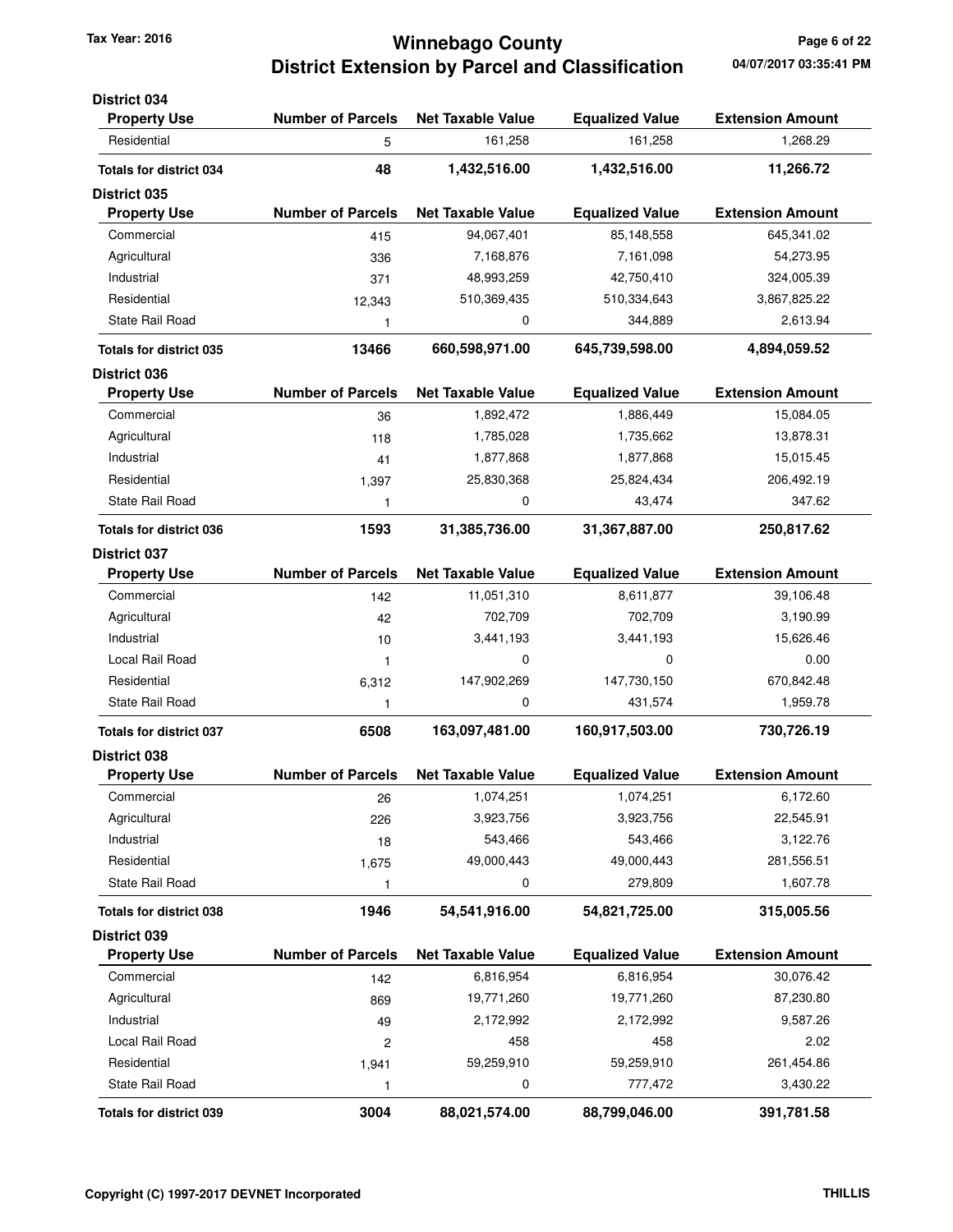## **Winnebago County Tax Year: 2016 Page 7 of 22 District Extension by Parcel and Classification**

| <b>District 040</b>            |                          |                          |                        |                         |
|--------------------------------|--------------------------|--------------------------|------------------------|-------------------------|
| <b>Property Use</b>            | <b>Number of Parcels</b> | <b>Net Taxable Value</b> | <b>Equalized Value</b> | <b>Extension Amount</b> |
| Agricultural                   | 3                        | 10,182                   | 10,182                 | 9.26                    |
| Industrial                     | 6                        | 419,541                  | 419,541                | 381.38                  |
| Residential                    | 99                       | 2,010,430                | 2,010,430              | 1,827.46                |
| <b>Totals for district 040</b> | 108                      | 2,440,153.00             | 2,440,153.00           | 2,218.10                |
| <b>District 041</b>            |                          |                          |                        |                         |
| <b>Property Use</b>            | <b>Number of Parcels</b> | <b>Net Taxable Value</b> | <b>Equalized Value</b> | <b>Extension Amount</b> |
| Commercial                     | 189                      | 12,661,139               | 11,493,690             | 86,834.77               |
| Agricultural                   | 597                      | 14,648,298               | 14,648,298             | 110,667.85              |
| Industrial                     | 38                       | 8,701,160                | 5,408,540              | 40,861.53               |
| Residential                    | 4,745                    | 179,902,530              | 179,878,555            | 1,358,983.19            |
| State Rail Road                | 1                        | 0                        | 417,280                | 3,152.56                |
| <b>Totals for district 041</b> | 5570                     | 215,913,127.00           | 211,846,363.00         | 1,600,499.90            |
| <b>District 042</b>            |                          |                          |                        |                         |
| <b>Property Use</b>            | <b>Number of Parcels</b> | <b>Net Taxable Value</b> | <b>Equalized Value</b> | <b>Extension Amount</b> |
| Commercial                     | 5                        | 112,384                  | 112,384                | 777.24                  |
| Agricultural                   | 69                       | 1,294,075                | 1,294,075              | 8,949.85                |
| Residential                    | 183                      | 6,750,667                | 6,750,667              | 46,687.66               |
| <b>Totals for district 042</b> | 257                      | 8,157,126.00             | 8,157,126.00           | 56,414.75               |
| <b>District 043</b>            |                          |                          |                        |                         |
| <b>Property Use</b>            | <b>Number of Parcels</b> | <b>Net Taxable Value</b> | <b>Equalized Value</b> | <b>Extension Amount</b> |
| Commercial                     | 67                       | 2,884,310                | 2,884,310              | 16,619.37               |
| Agricultural                   | 39                       | 420,544                  | 420,544                | 2,423.18                |
| Industrial                     | 45                       | 1,500,853                | 1,500,853              | 8,647.88                |
| Residential                    | 2,457                    | 16,634,793               | 16,634,793             | 95,849.49               |
| State Rail Road                | 1                        | 0                        | 38,874                 | 224.00                  |
| <b>Totals for district 043</b> | 2609                     | 21,440,500.00            | 21,479,374.00          | 123,763.92              |
| <b>District 044</b>            |                          |                          |                        |                         |
| <b>Property Use</b>            | <b>Number of Parcels</b> | <b>Net Taxable Value</b> | <b>Equalized Value</b> | <b>Extension Amount</b> |
| Commercial                     | 100                      | 7,461,644                | 7,461,644              | 51,283.83               |
| Agricultural                   | 845                      | 21,583,741               | 21,583,741             | 148,345.04              |
| Industrial                     | 25                       | 2,540,858                | 2,540,858              | 17,463.32               |
| Local Rail Road                | $\overline{c}$           | 699,028                  | 699,028                | 4,804.42                |
| Residential                    | 2,413                    | 80,230,912               | 80,230,912             | 551,426.89              |
| State Rail Road                | 1                        | 0                        | 898,709                | 6,176.82                |
| <b>Totals for district 044</b> | 3386                     | 112,516,183.00           | 113,414,892.00         | 779,500.32              |
| <b>District 046</b>            |                          |                          |                        |                         |
| <b>Property Use</b>            | <b>Number of Parcels</b> | <b>Net Taxable Value</b> | <b>Equalized Value</b> | <b>Extension Amount</b> |
| Commercial                     | 4,732                    | 510,769,532              | 500,362,921            | 5,776,189.88            |
| Agricultural                   | 633                      | 7,376,925                | 7,174,956              | 82,827.64               |
| Industrial                     | 2,162                    | 203,356,812              | 182,595,956            | 2,107,887.76            |
| Local Rail Road                | 31                       | 112,769                  | 112,769                | 1,301.81                |
| Residential                    | 69,585                   | 1,345,119,542            | 1,341,097,859          | 15,481,633.48           |
| State Rail Road                | 1                        | 0                        | 4,783,591              | 55,221.80               |
| <b>Totals for district 046</b> | 77144                    | 2,066,735,580.00         | 2,036,128,052.00       | 23,505,062.37           |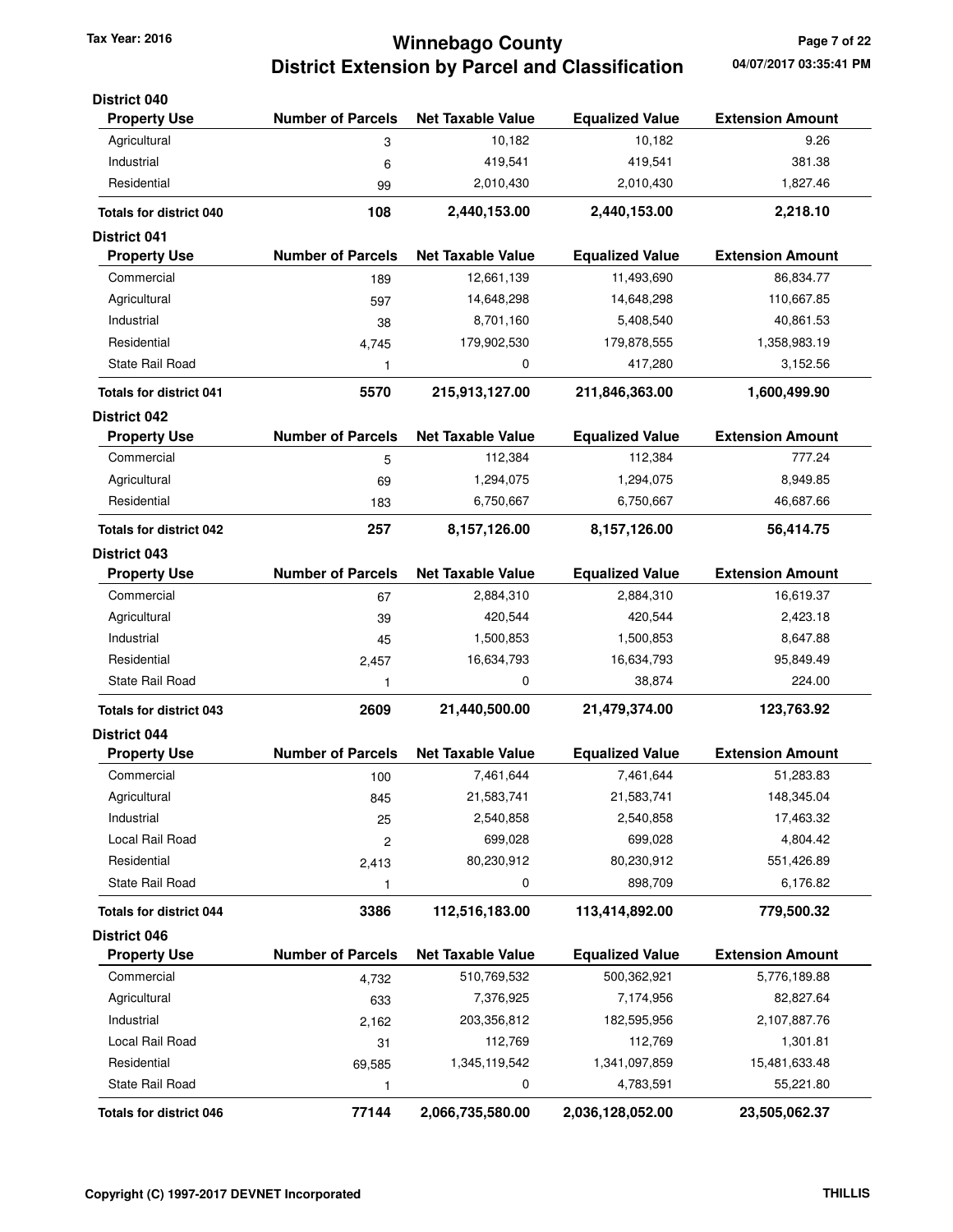**District 047**

# **Winnebago County Tax Year: 2016 Page 8 of 22 District Extension by Parcel and Classification 04/07/2017 03:35:41 PM**

| <b>Property Use</b>            | <b>Number of Parcels</b> | <b>Net Taxable Value</b> | <b>Equalized Value</b> | <b>Extension Amount</b> |
|--------------------------------|--------------------------|--------------------------|------------------------|-------------------------|
| Commercial                     | 103                      | 4,168,344                | 4,168,344              | 6,285.84                |
| Agricultural                   | 594                      | 12,848,767               | 12,848,767             | 19,376.06               |
| Industrial                     | 45                       | 2,010,591                | 2,010,591              | 3,031.99                |
| Residential                    | 1,754                    | 54,066,217               | 54,066,217             | 81,531.84               |
| <b>Totals for district 047</b> | 2496                     | 73,093,919.00            | 73,093,919.00          | 110,225.73              |
| <b>District 048</b>            |                          |                          |                        |                         |
| <b>Property Use</b>            | <b>Number of Parcels</b> | <b>Net Taxable Value</b> | <b>Equalized Value</b> | <b>Extension Amount</b> |
| Commercial                     | 85                       | 6,351,096                | 6,351,096              | 8,434.27                |
| Agricultural                   | 380                      | 10,077,562               | 10,077,562             | 13,383.02               |
| Industrial                     | 25                       | 2,540,858                | 2,540,858              | 3,374.27                |
| Local Rail Road                | $\overline{c}$           | 699,028                  | 699,028                | 928.31                  |
| Residential                    | 2,085                    | 69,652,544               | 69,652,544             | 92,498.67               |
| State Rail Road                | $\mathbf{1}$             | 0                        | 775,042                | 1,029.26                |
| <b>Totals for district 048</b> | 2578                     | 89,321,088.00            | 90,096,130.00          | 119,647.80              |
| <b>District 049</b>            |                          |                          |                        |                         |
| <b>Property Use</b>            | <b>Number of Parcels</b> | <b>Net Taxable Value</b> | <b>Equalized Value</b> | <b>Extension Amount</b> |
| Commercial                     | 40                       | 2,676,773                | 2,676,773              | 4,087.41                |
| Agricultural                   | 296                      | 8,315,276                | 8,315,276              | 12,697.38               |
| Industrial                     | 4                        | 162,401                  | 162,401                | 247.99                  |
| Local Rail Road                | $\overline{c}$           | 458                      | 458                    | 0.70                    |
| Residential                    | 171                      | 4,685,959                | 4,685,959              | 7,155.51                |
| <b>State Rail Road</b>         | 1                        | 0                        | 901,139                | 1,376.04                |
|                                |                          |                          |                        |                         |
| <b>Totals for district 049</b> | 514                      | 15,840,867.00            | 16,742,006.00          | 25,565.03               |
| District 050                   |                          |                          |                        |                         |
| <b>Property Use</b>            | <b>Number of Parcels</b> | <b>Net Taxable Value</b> | <b>Equalized Value</b> | <b>Extension Amount</b> |
| Commercial                     | 75                       | 3,285,877                | 3,132,464              | 1,378.28                |
| Agricultural                   | 13                       | 64,383                   | 64,383                 | 28.33                   |
| Industrial                     | 16                       | 224,762                  | 187,060                | 82.29                   |
| Residential                    | 521                      | 11,343,303               | 11,300,872             | 4,972.46                |
| <b>Totals for district 050</b> | 625                      | 14,918,325.00            | 14,684,779.00          | 6,461.36                |
| <b>District 051</b>            |                          |                          |                        |                         |
| <b>Property Use</b>            | <b>Number of Parcels</b> | <b>Net Taxable Value</b> | <b>Equalized Value</b> | <b>Extension Amount</b> |
| Commercial                     | 5,092                    | 602,776,425              | 581,722,910            | 1,211,146.79            |
| Agricultural                   | 380                      | 2,922,561                | 2,866,008              | 5,967.02                |
| Industrial                     | 2,347                    | 234,032,514              | 209,231,098            | 435,619.10              |
| Local Rail Road                | 31                       | 112,769                  | 112,769                | 234.79                  |
| Residential                    | 77,779                   | 1,610,597,535            | 1,606,374,398          | 3,344,471.53            |
| <b>State Rail Road</b>         | 1                        | 0                        | 5,101,328              | 10,621.02               |
| <b>Totals for district 051</b> | 85630                    | 2,450,441,804.00         | 2,405,408,511.00       | 5,008,060.25            |
| <b>District 052</b>            |                          |                          |                        |                         |
| <b>Property Use</b>            | <b>Number of Parcels</b> | <b>Net Taxable Value</b> | <b>Equalized Value</b> | <b>Extension Amount</b> |
| Commercial                     | 4                        | 57,905                   | 0                      | 12.70                   |
| Industrial                     | 47                       | 2,097,747                | 0                      | 79,246.34               |
| Residential                    | 8                        | 2,829                    | 0                      | 0.00                    |
| <b>Totals for district 052</b> | 59                       | 2,158,481.00             | 0.00                   | 79,259.04               |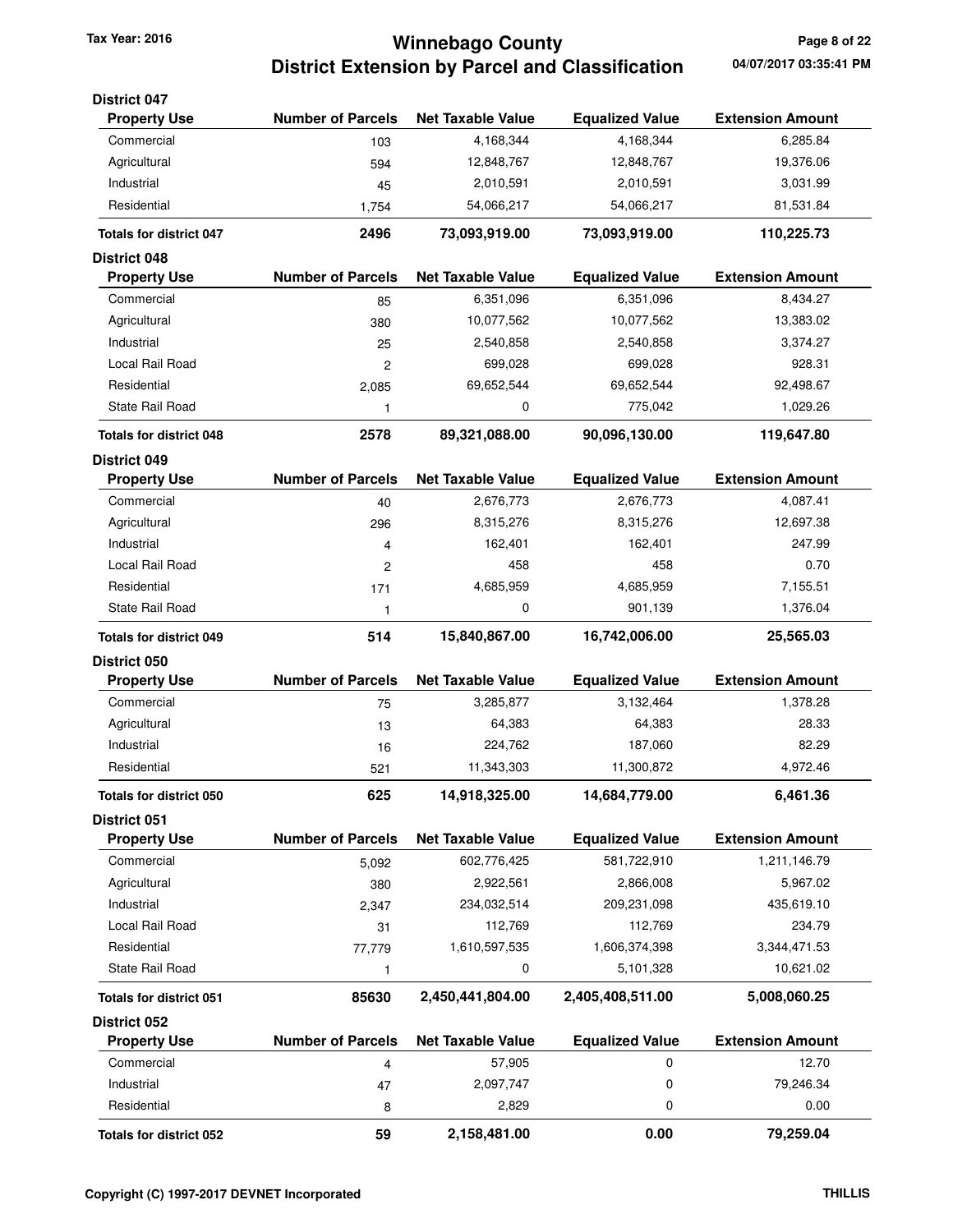# **Winnebago County Tax Year: 2016 Page 9 of 22 District Extension by Parcel and Classification**

| <b>District 053</b><br><b>Property Use</b> | <b>Number of Parcels</b> | <b>Net Taxable Value</b> | <b>Equalized Value</b> | <b>Extension Amount</b> |
|--------------------------------------------|--------------------------|--------------------------|------------------------|-------------------------|
| Commercial                                 | 33                       | 1,785,716                | 1,785,716              | 1,678.58                |
| Agricultural                               | 11                       | 138,697                  | 138,697                | 130.36                  |
| Industrial                                 | 4                        | 162,401                  | 162,401                | 152.67                  |
| Local Rail Road                            | 2                        | 458                      | 458                    | 0.43                    |
| Residential                                | 96                       | 1,982,249                | 1,982,249              | 1,863.31                |
| <b>State Rail Road</b>                     | 1                        | 0                        | 80,177                 | 75.38                   |
|                                            |                          |                          |                        |                         |
| <b>Totals for district 053</b>             | 147                      | 4,069,521.00             | 4,149,698.00           | 3,900.73                |
| District 054<br><b>Property Use</b>        | <b>Number of Parcels</b> | <b>Net Taxable Value</b> | <b>Equalized Value</b> | <b>Extension Amount</b> |
| Commercial                                 | 200                      | 43,033,076               | 43,027,053             | 170,946.48              |
| Agricultural                               |                          | 5,775,928                | 5,695,648              | 22,628.84               |
| Industrial                                 | 308                      |                          | 3,222,193              |                         |
|                                            | 36                       | 5,719,716                |                        | 12,801.77               |
| Residential                                | 5,630                    | 187,021,275              | 187,015,341            | 743,011.98              |
| State Rail Road                            | 1                        | 0                        | 1,049,309              | 4,168.92                |
| <b>Totals for district 054</b>             | 6175                     | 241,549,995.00           | 240,009,544.00         | 953,557.99              |
| <b>District 055</b>                        |                          |                          |                        |                         |
| <b>Property Use</b>                        | <b>Number of Parcels</b> | <b>Net Taxable Value</b> | <b>Equalized Value</b> | <b>Extension Amount</b> |
| Commercial                                 | 1,285                    | 175,837,283              | 164,075,670            | 492,555.19              |
| Agricultural                               | 440                      | 7,848,309                | 7,780,298              | 23,356.44               |
| Industrial                                 | 768                      | 100,733,232              | 80,602,657             | 241,969.04              |
| Local Rail Road                            | 1                        | $\mathbf 0$              | $\mathbf 0$            | 0.00                    |
| Residential                                | 26,261                   | 856,932,442              | 856,648,876            | 2,571,659.28            |
| State Rail Road                            | 1                        | 0                        | 826,221                | 2,480.34                |
| <b>Totals for district 055</b>             | 28756                    | 1,141,351,266.00         | 1,109,933,722.00       | 3,332,020.29            |
| District 056                               |                          |                          |                        |                         |
| <b>Property Use</b>                        | <b>Number of Parcels</b> | <b>Net Taxable Value</b> | <b>Equalized Value</b> | <b>Extension Amount</b> |
| Commercial                                 | 111                      | 4,677,236                | 4,677,236              | 9,120.55                |
| Agricultural                               | 819                      | 17,813,789               | 17,813,789             | 34,736.92               |
| Industrial                                 | 45                       | 2,010,591                | 2,010,591              | 3,920.67                |
| Residential                                | 1,969                    | 59,472,957               | 59,472,957             | 115,972.17              |
| <b>Totals for district 056</b>             | 2944                     | 83,974,573.00            | 83,974,573.00          | 163,750.31              |
| District 057                               |                          |                          |                        |                         |
| <b>Property Use</b>                        | <b>Number of Parcels</b> | <b>Net Taxable Value</b> | <b>Equalized Value</b> | <b>Extension Amount</b> |
| Commercial                                 | 181                      | 12,069,561               | 10,902,112             | 23,766.65               |
| Agricultural                               | 329                      | 8,000,262                | 8,000,262              | 17,440.54               |
| Industrial                                 | 38                       | 8,701,160                | 5,408,540              | 11,790.62               |
| Residential                                | 4,170                    | 158,608,974              | 158,584,999            | 345,715.74              |
| State Rail Road                            | 1                        | 0                        | 293,191                | 639.16                  |
| <b>Totals for district 057</b>             | 4719                     | 187,379,957.00           | 183,189,104.00         | 399,352.71              |
| <b>District 058</b>                        |                          |                          |                        |                         |
| <b>Property Use</b>                        | <b>Number of Parcels</b> | <b>Net Taxable Value</b> | <b>Equalized Value</b> | <b>Extension Amount</b> |
| Commercial                                 | 135                      | 9,773,690                | 9,773,690              | 21,277.35               |
| Agricultural                               | 1,042                    | 27,054,319               | 27,054,319             | 58,897.30               |
| Industrial                                 | 33                       | 2,829,883                | 2,829,883              | 6,160.67                |
| Local Rail Road                            | 4                        | 699,486                  | 699,486                | 1,522.78                |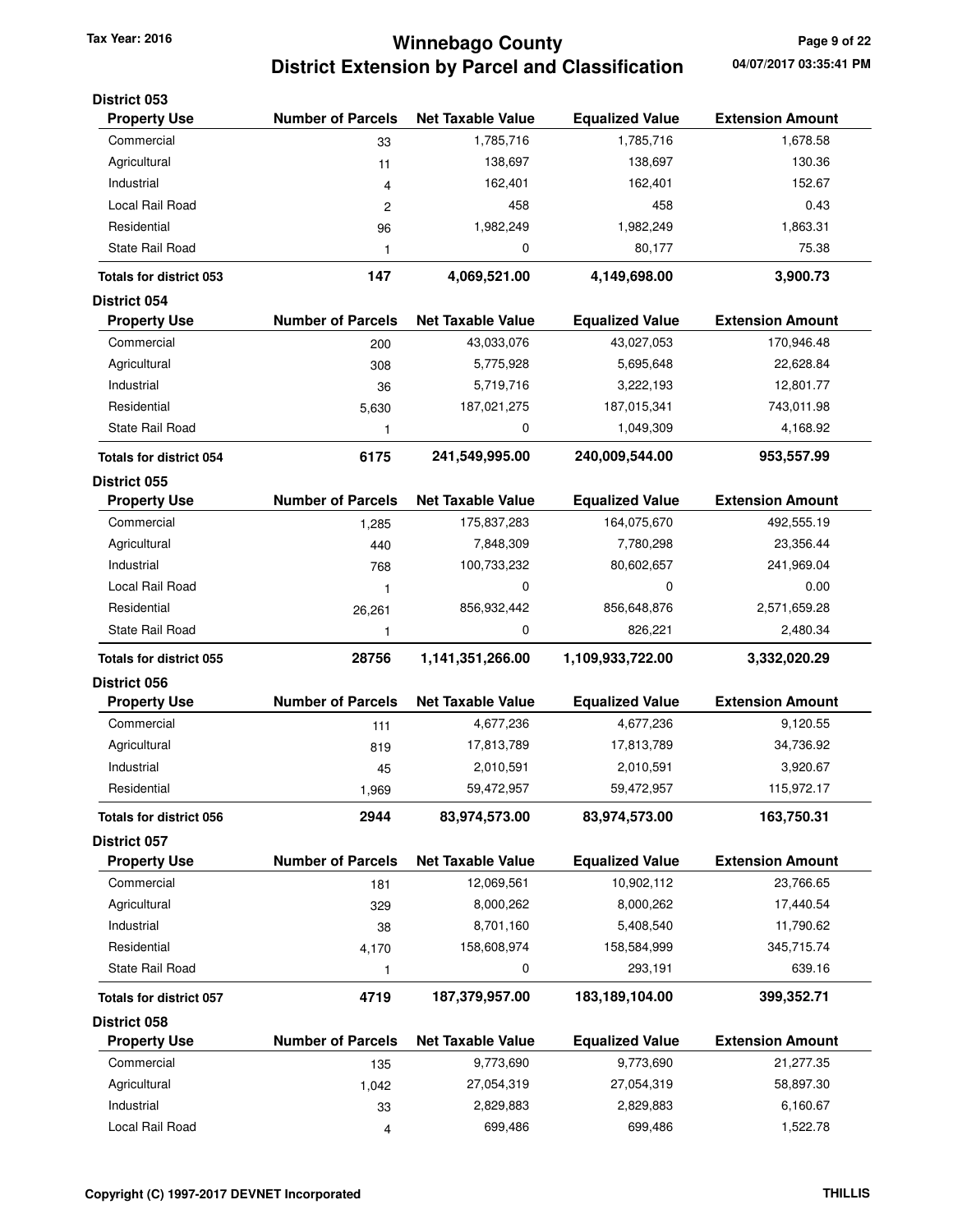## **Winnebago County Tax Year: 2016 Page 10 of 22 District Extension by Parcel and Classification**

| District 058                   |                          |                          |                        |                         |
|--------------------------------|--------------------------|--------------------------|------------------------|-------------------------|
| <b>Property Use</b>            | <b>Number of Parcels</b> | <b>Net Taxable Value</b> | <b>Equalized Value</b> | <b>Extension Amount</b> |
| Residential                    | 2.866                    | 96,633,124               | 96,633,124             | 210,370.43              |
| <b>Totals for district 058</b> | 4080                     | 136,990,502.00           | 136,990,502.00         | 298,228.53              |
| District 059                   |                          |                          |                        |                         |
| <b>Property Use</b>            | <b>Number of Parcels</b> | <b>Net Taxable Value</b> | <b>Equalized Value</b> | <b>Extension Amount</b> |
| Commercial                     | 3,694                    | 394,344,704              | 384,341,430            | 1,994,731.97            |
| Agricultural                   | 196                      | 1,349,584                | 1,172,799              | 6,086.80                |
| Industrial                     | 1,676                    | 146,505,886              | 139,632,756            | 724,693.94              |
| Local Rail Road                | 30                       | 112,769                  | 112,769                | 585.25                  |
| Residential                    | 50,232                   | 897,083,245              | 893,138,217            | 4,635,388.87            |
| <b>State Rail Road</b>         | 1                        | 0                        | 3,783,711              | 19,637.50               |
| <b>Totals for district 059</b> | 55829                    | 1,439,396,188.00         | 1,422,181,682.00       | 7,381,124.33            |
| <b>District 060</b>            |                          |                          |                        |                         |
| <b>Property Use</b>            | <b>Number of Parcels</b> | <b>Net Taxable Value</b> | <b>Equalized Value</b> | <b>Extension Amount</b> |
| Commercial                     | 5,114                    | 577,123,305              | 555,459,831            | 612,672.22              |
| Agricultural                   | 1,426                    | 21,944,361               | 21,619,285             | 23,846.10               |
| Industrial                     | 2,493                    | 243,424,349              | 213,993,281            | 236,034.53              |
| Local Rail Road                | 31                       | 112,769                  | 112,769                | 124.42                  |
| Residential                    | 85,697                   | 1,830,803,286            | 1,826,570,266          | 2,014,708.56            |
| <b>State Rail Road</b>         | 1                        | 0                        | 6,552,171              | 7,227.08                |
| <b>Totals for district 060</b> | 94762                    | 2,673,408,070.00         | 2,624,307,603.00       | 2,894,612.91            |
| <b>District 061</b>            |                          |                          |                        |                         |
| <b>Property Use</b>            | <b>Number of Parcels</b> | <b>Net Taxable Value</b> | <b>Equalized Value</b> | <b>Extension Amount</b> |
| Commercial                     | 289                      | 21,239,447               | 20,961,934             | 44,334.46               |
| Agricultural                   | 40                       | 193,407                  | 193,407                | 409.04                  |
| Industrial                     | 141                      | 12,492,559               | 12,390,177             | 26,205.22               |
| Residential                    | 3,066                    | 71,657,356               | 71,647,865             | 151,535.32              |
| <b>State Rail Road</b>         | 1                        | 0                        | 994,981                | 2,104.40                |
| <b>Totals for district 061</b> | 3537                     | 105,582,769.00           | 106,188,364.00         | 224,588.44              |
| <b>District 062</b>            |                          |                          |                        |                         |
| <b>Property Use</b>            | <b>Number of Parcels</b> | Net Taxable Value        | <b>Equalized Value</b> | <b>Extension Amount</b> |
| Commercial                     | 29                       | 2,227,857                | 2,227,857              | 0.00                    |
| Agricultural                   | 31                       | 277,844                  | 277,844                | 0.00                    |
| Industrial                     | 12                       | 896,493                  | 896,493                | 0.00                    |
| Residential                    | 437                      | 5,994,060                | 5,994,060              | 0.00                    |
| Totals for district 062        | 509                      | 9,396,254.00             | 9,396,254.00           | 0.00                    |
| District 063                   |                          |                          |                        |                         |
| <b>Property Use</b>            | <b>Number of Parcels</b> | <b>Net Taxable Value</b> | <b>Equalized Value</b> | <b>Extension Amount</b> |
| Commercial                     | 10                       | 216,344                  | 0                      | 809.38                  |
| Industrial                     | 4                        | 129,992                  | 0                      | 0.00                    |
| <b>Totals for district 063</b> | 14                       | 346,336.00               | 0.00                   | 809.38                  |
| District 064                   |                          |                          |                        |                         |
| <b>Property Use</b>            | <b>Number of Parcels</b> | <b>Net Taxable Value</b> | <b>Equalized Value</b> | <b>Extension Amount</b> |
| Residential                    | 93                       | 570,020                  | 570,020                | 0.00                    |
| Totals for district 064        | 93                       | 570,020.00               | 570,020.00             | 0.00                    |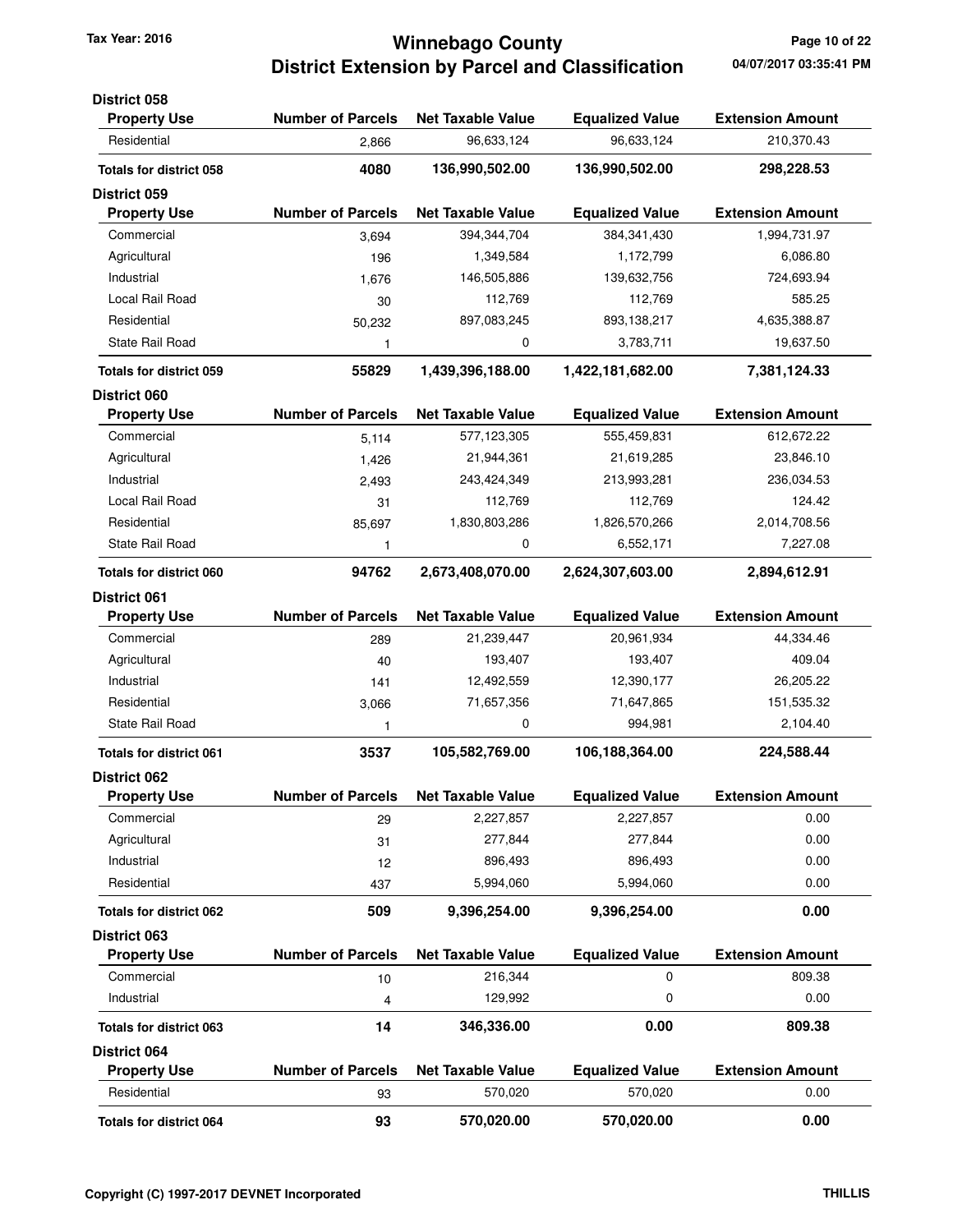# **Winnebago County Tax Year: 2016 Page 11 of 22 District Extension by Parcel and Classification 04/07/2017 03:35:41 PM**

| <b>District 065</b>            |                          |                          |                        |                         |
|--------------------------------|--------------------------|--------------------------|------------------------|-------------------------|
| <b>Property Use</b>            | <b>Number of Parcels</b> | <b>Net Taxable Value</b> | <b>Equalized Value</b> | <b>Extension Amount</b> |
| Commercial                     | 2                        | 13,373                   | 13,373                 | 117.66                  |
| Industrial                     | 4                        | 82,200                   | 82,200                 | 723.19                  |
| Residential                    | 546                      | 1,307,231                | 1,307,231              | 11,501.17               |
| <b>Totals for district 065</b> | 552                      | 1,402,804.00             | 1,402,804.00           | 12,342.02               |
| <b>District 066</b>            |                          |                          |                        |                         |
| <b>Property Use</b>            | <b>Number of Parcels</b> | <b>Net Taxable Value</b> | <b>Equalized Value</b> | <b>Extension Amount</b> |
| Commercial                     | 71                       | 11,249,766               | 0                      | 113,239.48              |
| <b>Totals for district 066</b> | 71                       | 11,249,766.00            | 0.00                   | 113,239.48              |
| District 067                   |                          |                          |                        |                         |
| <b>Property Use</b>            | <b>Number of Parcels</b> | <b>Net Taxable Value</b> | <b>Equalized Value</b> | <b>Extension Amount</b> |
| Commercial                     | 41                       | 860,813                  | 0                      | 45,950.72               |
| Industrial                     | 16                       | 82,584                   | 0                      | 0.00                    |
| Residential                    | 1,750                    | 9,404,709                | 0                      | 37,494.68               |
| <b>Totals for district 067</b> | 1807                     | 10,348,106.00            | 0.00                   | 83,445.40               |
| District 068                   |                          |                          |                        |                         |
| <b>Property Use</b>            | <b>Number of Parcels</b> | <b>Net Taxable Value</b> | <b>Equalized Value</b> | <b>Extension Amount</b> |
| Commercial                     | 8                        | 46,388                   | 0                      | 4,927.28                |
| Industrial                     | 56                       | 707,536                  | 0                      | 11,402.56               |
| Residential                    | 16                       | 58,402                   | 0                      | 1,520.72                |
| <b>Totals for district 068</b> | 80                       | 812,326.00               | 0.00                   | 17,850.56               |
| <b>District 070</b>            |                          |                          |                        |                         |
| <b>Property Use</b>            | <b>Number of Parcels</b> | <b>Net Taxable Value</b> | <b>Equalized Value</b> | <b>Extension Amount</b> |
| Commercial                     | 968                      | 114,809,588              | 103,047,975            | 8,516,708.97            |
| Agricultural                   | 40                       | 489,988                  | 489,241                | 40,434.79               |
| Industrial                     | 609                      | 69,074,853               | 57,010,660             | 4,711,817.12            |
| Local Rail Road                | 1                        | 0                        | 0                      | 0.00                    |
| Residential                    | 16,165                   | 417,979,524              | 417,708,549            | 34,522,776.58           |
| State Rail Road                | 1                        | 0                        | 504,859                | 41,725.60               |
| <b>Totals for district 070</b> | 17784                    | 602,353,953.00           | 578,761,284.00         | 47,833,463.06           |
| District 071                   |                          |                          |                        |                         |
| <b>Property Use</b>            | <b>Number of Parcels</b> | <b>Net Taxable Value</b> | <b>Equalized Value</b> | <b>Extension Amount</b> |
| Commercial                     | 210                      | 45,646,813               | 45,646,813             | 1,949,255.80            |
| Agricultural                   | 117                      | 2,912,075                | 2,912,075              | 124,354.31              |
| Industrial                     | 54                       | 6,647,835                | 6,577,675              | 280,886.43              |
| Residential                    | 5,281                    | 245,857,121              | 245,857,121            | 10,498,836.71           |
| State Rail Road                | 1                        | 0                        | 85,354                 | 3,644.88                |
| <b>Totals for district 071</b> | 5663                     | 301,063,844.00           | 301,079,038.00         | 12,856,978.13           |
| <b>District 072</b>            |                          |                          |                        |                         |
| <b>Property Use</b>            | <b>Number of Parcels</b> | <b>Net Taxable Value</b> | <b>Equalized Value</b> | <b>Extension Amount</b> |
| Commercial                     | 51                       | 9,224,454                | 9,224,454              | 405,423.98              |
| Agricultural                   | 132                      | 2,740,335                | 2,740,335              | 120,440.50              |
| Industrial                     | 10                       | 4,225,610                | 4,225,610              | 185,719.80              |
| Residential                    | 2,028                    | 101,370,314              | 101,370,314            | 4,455,326.57            |
| Totals for district 072        | 2221                     | 117,560,713.00           | 117,560,713.00         | 5,166,910.85            |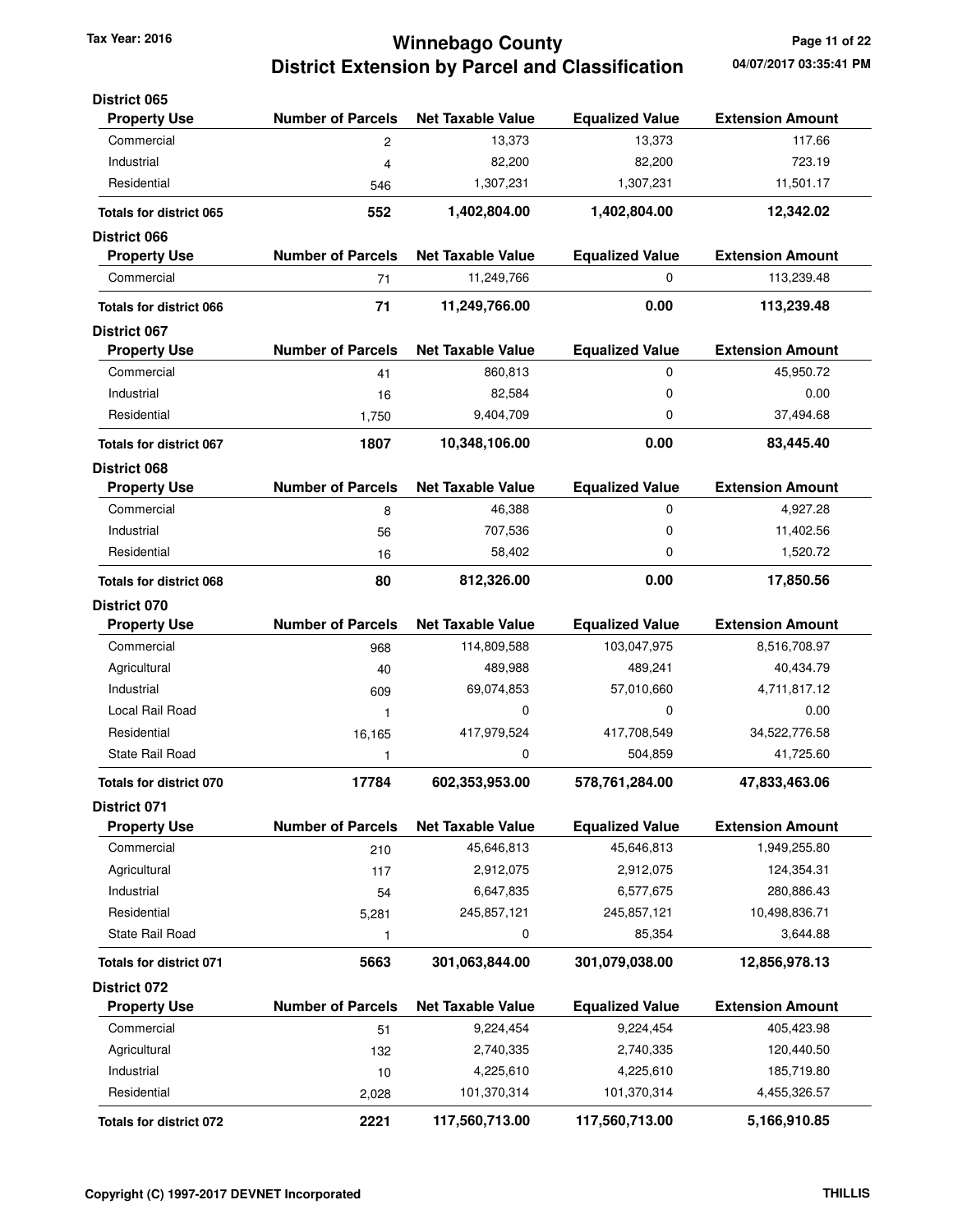## **Winnebago County Tax Year: 2016 Page 12 of 22 District Extension by Parcel and Classification**

| <b>District 073</b>            |                          |                          |                        |                         |
|--------------------------------|--------------------------|--------------------------|------------------------|-------------------------|
| <b>Property Use</b>            | <b>Number of Parcels</b> | <b>Net Taxable Value</b> | <b>Equalized Value</b> | <b>Extension Amount</b> |
| Commercial                     | 23                       | 1,056,286                | 1,056,286              | 42,767.98               |
| Agricultural                   | 381                      | 8,570,985                | 8,570,985              | 347,030.64              |
| Residential                    | 635                      | 19,430,207               | 19,430,207             | 786,709.87              |
| <b>Totals for district 073</b> | 1039                     | 29,057,478.00            | 29,057,478.00          | 1,176,508.49            |
| <b>District 074</b>            |                          |                          |                        |                         |
| <b>Property Use</b>            | <b>Number of Parcels</b> | <b>Net Taxable Value</b> | <b>Equalized Value</b> | <b>Extension Amount</b> |
| Commercial                     | 151                      | 11,534,646               | 10,367,197             | 397,924.12              |
| Agricultural                   | 499                      | 11,917,779               | 11,917,779             | 457,440.09              |
| Industrial                     | 61                       | 13,490,357               | 10,197,737             | 391,419.72              |
| Residential                    | 4,831                    | 181,843,383              | 181,819,408            | 6,978,774.22            |
| <b>State Rail Road</b>         | 1                        | 0                        | 388,083                | 14,895.82               |
| <b>Totals for district 074</b> | 5543                     | 218,786,165.00           | 214,690,204.00         | 8,240,453.97            |
| <b>District 075</b>            |                          |                          |                        |                         |
| <b>Property Use</b>            | <b>Number of Parcels</b> | <b>Net Taxable Value</b> | <b>Equalized Value</b> | <b>Extension Amount</b> |
| Commercial                     | 1                        | 424,480                  | 424,480                | 36,155.08               |
| Agricultural                   | 4                        | 143,088                  | 143,088                | 12,187.51               |
| Residential                    | 3                        | 345,134                  | 345,134                | 29,396.78               |
| <b>Totals for district 075</b> | 8                        | 912,702.00               | 912,702.00             | 77,739.37               |
| <b>District 076</b>            |                          |                          |                        |                         |
| <b>Property Use</b>            | <b>Number of Parcels</b> | <b>Net Taxable Value</b> | <b>Equalized Value</b> | <b>Extension Amount</b> |
| Commercial                     | 4,169                    | 462,806,898              | 452,797,601            | 35,332,249.48           |
| Agricultural                   | 1,115                    | 15,066,546               | 14,871,980             | 1,160,475.48            |
| Industrial                     | 1,879                    | 172,832,243              | 155,465,368            | 12,131,118.26           |
| Local Rail Road                | 30                       | 112,769                  | 112,769                | 8,799.45                |
| Residential                    | 68,005                   | 1,352,790,539            | 1,348,826,986          | 105,250,318.52          |
| State Rail Road                | 1                        | 0                        | 5,792,538              | 451,997.58              |
| <b>Totals for district 076</b> | 75199                    | 2,003,608,995.00         | 1,977,867,242.00       | 154,334,958.77          |
| District 077                   |                          |                          |                        |                         |
| <b>Property Use</b>            | <b>Number of Parcels</b> | <b>Net Taxable Value</b> | <b>Equalized Value</b> | <b>Extension Amount</b> |
| Commercial                     | 435                      | 67,462,199               | 66,294,750             | 1,691,245.40            |
| Agricultural                   | 1,129                    | 26, 141, 174             | 26, 141, 174           | 666,887.47              |
| Industrial                     | 125                      | 24,363,802               | 21,001,022             | 535,757.14              |
| Residential                    | 12,775                   | 548,501,025              | 548,477,050            | 13,992,198.00           |
| State Rail Road                | 1                        | 0                        | 473,437                | 12,077.86               |
| <b>Totals for district 077</b> | 14465                    | 666,468,200.00           | 662,387,433.00         | 16,898,165.87           |
| District 078                   |                          |                          |                        |                         |
| <b>Property Use</b>            | <b>Number of Parcels</b> | <b>Net Taxable Value</b> | <b>Equalized Value</b> | <b>Extension Amount</b> |
| Commercial                     | 8                        | 250,759                  | 250,759                | 15,124.53               |
| Agricultural                   | 107                      | 1,897,592                | 1,767,829              | 106,626.62              |
| Residential                    | 237                      | 8,198,737                | 8,198,737              | 494,506.81              |
| <b>State Rail Road</b>         | 1                        | 0                        | 11,758                 | 709.18                  |
| <b>Totals for district 078</b> | 353                      | 10,347,088.00            | 10,229,083.00          | 616,967.14              |
| District 079                   |                          |                          |                        |                         |
| <b>Property Use</b>            | <b>Number of Parcels</b> | <b>Net Taxable Value</b> | <b>Equalized Value</b> | <b>Extension Amount</b> |
| Commercial                     | 310                      | 15,696,782               | 15,419,269             | 1,076,126.23            |
| Agricultural                   | 23                       | 260,801                  | 260,801                | 18,201.56               |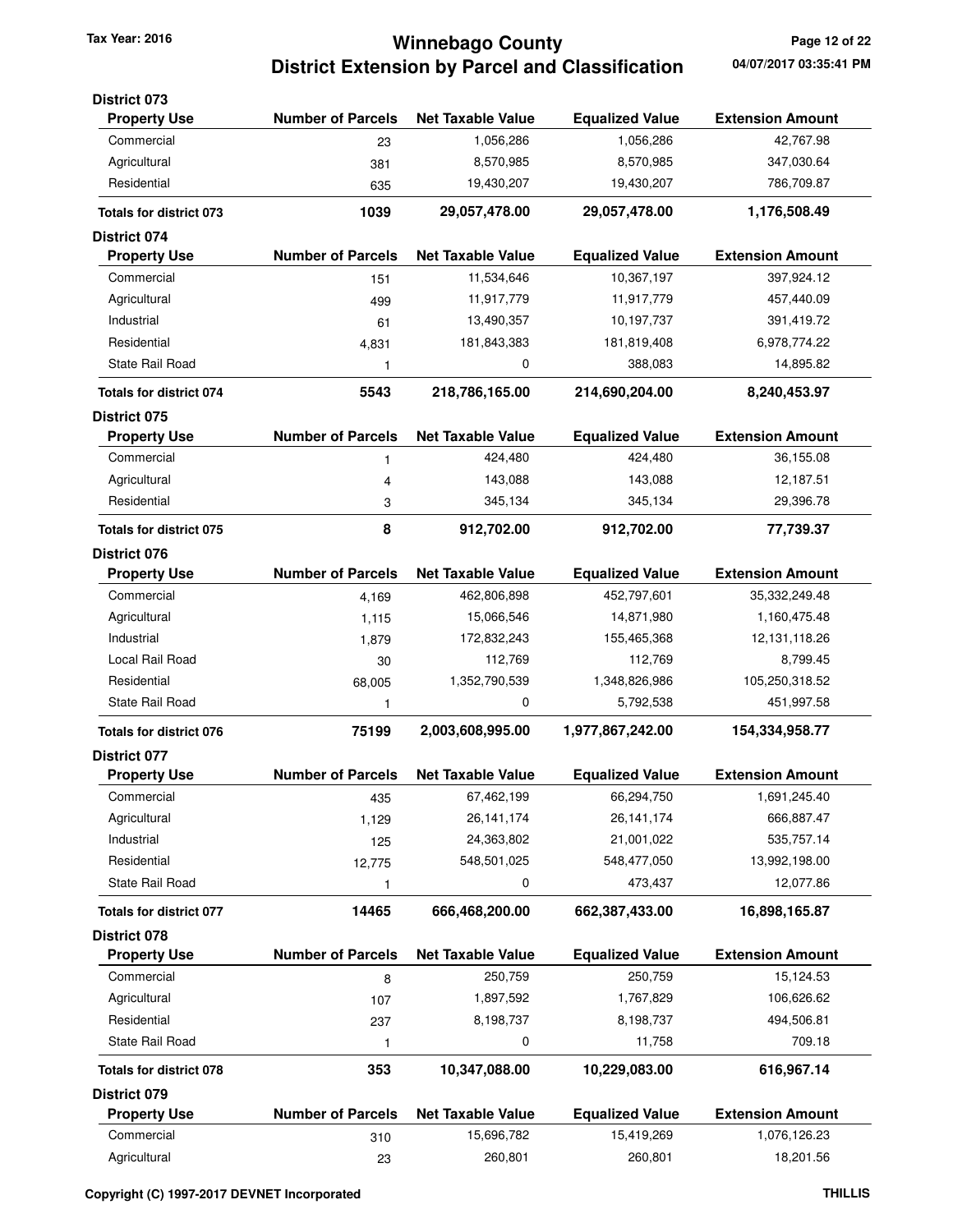## **Winnebago County Tax Year: 2016 Page 13 of 22 District Extension by Parcel and Classification**

| <b>District 079</b>                        |                          |                                        |                                      |                                       |
|--------------------------------------------|--------------------------|----------------------------------------|--------------------------------------|---------------------------------------|
| <b>Property Use</b><br>Industrial          | <b>Number of Parcels</b> | <b>Net Taxable Value</b><br>12,363,417 | <b>Equalized Value</b><br>12,261,035 | <b>Extension Amount</b><br>855,709.83 |
| Residential                                | 158                      | 44,978,405                             | 44,968,914                           | 3,138,425.28                          |
| <b>State Rail Road</b>                     | 2,500                    | 0                                      | 1,080,849                            | 75,433.56                             |
|                                            | 1                        |                                        |                                      |                                       |
| <b>Totals for district 079</b>             | 2992                     | 73,299,405.00                          | 73,990,868.00                        | 5,163,896.46                          |
| <b>District 080</b><br><b>Property Use</b> | <b>Number of Parcels</b> | <b>Net Taxable Value</b>               | <b>Equalized Value</b>               | <b>Extension Amount</b>               |
| Commercial                                 |                          | 4,624,357                              | 4,624,357                            | 346,526.21                            |
| Agricultural                               | 109<br>712               | 15,098,353                             | 15,098,353                           | 1,131,395.05                          |
| Industrial                                 | 45                       | 2,010,591                              | 2,010,591                            | 150,663.61                            |
| Residential                                | 1,944                    | 58,525,958                             | 58,525,958                           | 4,385,642.68                          |
| <b>Totals for district 080</b>             | 2810                     | 80,259,259.00                          | 80,259,259.00                        | 6,014,227.55                          |
| <b>District 081</b>                        |                          |                                        |                                      |                                       |
| <b>Property Use</b>                        | <b>Number of Parcels</b> | <b>Net Taxable Value</b>               | <b>Equalized Value</b>               | <b>Extension Amount</b>               |
| Commercial                                 | 94                       | 4,400,590                              | 4,247,177                            | 351,857.39                            |
| Agricultural                               | 997                      | 17,645,186                             | 17,645,186                           | 1,461,815.52                          |
| Industrial                                 | 18                       | 292,573                                | 254,871                              | 21,114.78                             |
| Residential                                | 2,133                    | 53,124,724                             | 53,082,293                           | 4,397,600.91                          |
| <b>Totals for district 081</b>             | 3242                     | 75,463,073.00                          | 75,229,527.00                        | 6,232,388.60                          |
| <b>District 082</b>                        |                          |                                        |                                      |                                       |
| <b>Property Use</b>                        | <b>Number of Parcels</b> | <b>Net Taxable Value</b>               | <b>Equalized Value</b>               | <b>Extension Amount</b>               |
| Commercial                                 | 138                      | 9,855,506                              | 9,855,506                            | 727,533.52                            |
| Agricultural                               | 1,164                    | 29,932,587                             | 29,932,587                           | 2,209,623.73                          |
| Industrial                                 | 38                       | 4,265,349                              | 4,265,349                            | 314,868.07                            |
| Local Rail Road                            | 4                        | 699,486                                | 699,486                              | 51,636.06                             |
| Residential                                | 3,116                    | 101,715,244                            | 101,715,244                          | 7,508,619.38                          |
| <b>State Rail Road</b>                     | 1                        | 0                                      | 1,880,267                            | 138,801.32                            |
| <b>Totals for district 082</b>             | 4461                     | 146,468,172.00                         | 148,348,439.00                       | 10,951,082.08                         |
| District 083                               |                          |                                        |                                      |                                       |
| <b>Property Use</b>                        | <b>Number of Parcels</b> | <b>Net Taxable Value</b>               | <b>Equalized Value</b>               | <b>Extension Amount</b>               |
| Agricultural                               | 12                       | 235,732                                | 235,732                              | 15,160.41                             |
| Residential                                | 9                        | 345,151                                | 345,151                              | 22,197.35                             |
| <b>Totals for district 083</b>             | 21                       | 580,883.00                             | 580,883.00                           | 37,357.76                             |
| District 084                               |                          |                                        |                                      |                                       |
| <b>Property Use</b>                        | <b>Number of Parcels</b> | <b>Net Taxable Value</b>               | <b>Equalized Value</b>               | <b>Extension Amount</b>               |
| Commercial                                 | 6,232                    | 680,331,159                            | 656,961,874                          | 3,236,851.01                          |
| Agricultural                               | 5,291                    | 106,675,315                            | 106,350,239                          | 523,987.40                            |
| Industrial                                 | 2,872                    | 285,202,828                            | 252,268,896                          | 1,242,928.90                          |
| Local Rail Road                            | 35                       | 812,255                                | 812,255                              | 4,001.98                              |
| Residential                                | 106,878                  | 2,586,159,290                          | 2,581,848,865                        | 12,720,770.74                         |
| State Rail Road                            | 1                        | 0                                      | 9,743,708                            | 48,007.30                             |
| <b>Totals for district 084</b>             | 121309                   | 3,659,180,847.00                       | 3,607,985,837.00                     | 17,776,547.33                         |
| District 085<br><b>Property Use</b>        | <b>Number of Parcels</b> | <b>Net Taxable Value</b>               | <b>Equalized Value</b>               | <b>Extension Amount</b>               |
| Agricultural                               |                          | 235,732                                | 235,732                              | 1,576.12                              |
| Residential                                | 12                       | 345,151                                | 345,151                              | 2,307.67                              |
|                                            | 9                        |                                        |                                      |                                       |
| <b>Totals for district 085</b>             | 21                       | 580,883.00                             | 580,883.00                           | 3,883.79                              |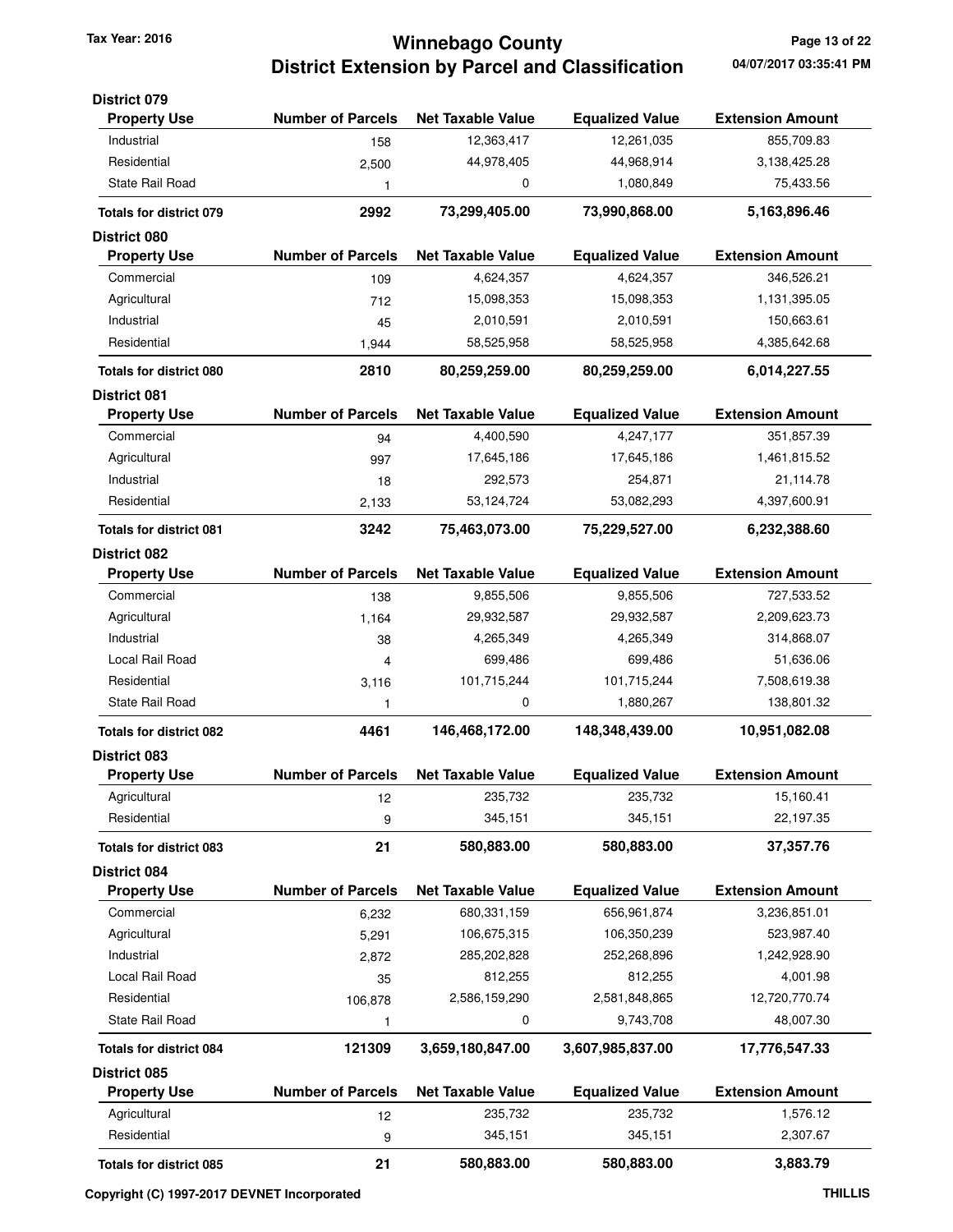# **Winnebago County Tax Year: 2016 Page 14 of 22 District Extension by Parcel and Classification**

| <b>District 088</b>            |                          |                          |                        |                         |
|--------------------------------|--------------------------|--------------------------|------------------------|-------------------------|
| <b>Property Use</b>            | <b>Number of Parcels</b> | <b>Net Taxable Value</b> | <b>Equalized Value</b> | <b>Extension Amount</b> |
| Commercial                     | 35                       | 877,652                  | 0                      | 16,110.72               |
| Industrial                     | $\overline{c}$           | 35,781                   | 0                      | 0.00                    |
| Residential                    | 32                       | 322,641                  | 0                      | 226.14                  |
| <b>Totals for district 088</b> | 69                       | 1,236,074.00             | 0.00                   | 16,336.86               |
| <b>District 089</b>            |                          |                          |                        |                         |
| <b>Property Use</b>            | <b>Number of Parcels</b> | <b>Net Taxable Value</b> | <b>Equalized Value</b> | <b>Extension Amount</b> |
| Commercial                     | 46                       | 2,061,073                | 0                      | 29,033.42               |
| Industrial                     | 1                        | 7,273                    | $\mathbf 0$            | 89.88                   |
| Residential                    | 423                      | 4,206,600                | 0                      | 1,807.72                |
| <b>Totals for district 089</b> | 470                      | 6,274,946.00             | 0.00                   | 30,931.02               |
| <b>District 093</b>            |                          |                          |                        |                         |
| <b>Property Use</b>            | <b>Number of Parcels</b> | <b>Net Taxable Value</b> | <b>Equalized Value</b> | <b>Extension Amount</b> |
| Commercial                     | 8                        | 589,000                  | 0                      | 23,094.06               |
| Industrial                     | 11                       | 264,453                  | $\mathbf 0$            | 576.14                  |
| Residential                    | 17                       | 230,489                  | 0                      | 16,297.64               |
| <b>Totals for district 093</b> | 36                       | 1,083,942.00             | 0.00                   | 39,967.84               |
| <b>District 094</b>            |                          |                          |                        |                         |
| <b>Property Use</b>            | <b>Number of Parcels</b> | <b>Net Taxable Value</b> | <b>Equalized Value</b> | <b>Extension Amount</b> |
| Commercial                     | 26                       | 1,236,344                | 0                      | 2,542.06                |
| Agricultural                   | 12                       | 33,268                   | 0                      | 2,411.36                |
| Industrial                     | 114                      | 26,364,533               | $\mathbf 0$            | 836,496.08              |
| <b>Totals for district 094</b> | 152                      | 27,634,145.00            | 0.00                   | 841,449.50              |
| <b>District 098</b>            |                          |                          |                        |                         |
| <b>Property Use</b>            | <b>Number of Parcels</b> | <b>Net Taxable Value</b> | <b>Equalized Value</b> | <b>Extension Amount</b> |
| Commercial                     | 26                       | 9,138,505                | 0                      | 982,934.04              |
| Residential                    | 4                        | 11,081                   | $\mathbf 0$            | 189.98                  |
| <b>Totals for district 098</b> | 30                       | 9,149,586.00             | 0.00                   | 983,124.02              |
| <b>District 101</b>            |                          |                          |                        |                         |
| <b>Property Use</b>            | <b>Number of Parcels</b> | <b>Net Taxable Value</b> | <b>Equalized Value</b> | <b>Extension Amount</b> |
| Commercial                     | 21                       | 1,422,951                | 1,422,951              | 727.16                  |
| Agricultural                   | 820                      | 16,842,921               | 16,842,921             | 8,606.79                |
| Residential                    | 576                      | 18,838,243               | 18,838,243             | 9,626.25                |
| Totals for district 101        | 1417                     | 37,104,115.00            | 37,104,115.00          | 18,960.20               |
| <b>District 102</b>            |                          |                          |                        |                         |
| <b>Property Use</b>            | <b>Number of Parcels</b> | <b>Net Taxable Value</b> | <b>Equalized Value</b> | <b>Extension Amount</b> |
| Commercial                     | 89                       | 4,094,294                | 3,940,881              | 1,592.08                |
| Agricultural                   | 801                      | 14,524,418               | 14,524,418             | 5,867.93                |
| Industrial                     | 18                       | 292,573                  | 254,871                | 102.96                  |
| Residential                    | 2,056                    | 50,040,261               | 49,997,830             | 20,198.05               |
| <b>Totals for district 102</b> | 2964                     | 68,951,546.00            | 68,718,000.00          | 27,761.02               |
| District 104                   |                          |                          |                        |                         |
| <b>Property Use</b>            | <b>Number of Parcels</b> | <b>Net Taxable Value</b> | <b>Equalized Value</b> | <b>Extension Amount</b> |
| Commercial                     | 40                       | 1,021,508                | 0                      | 97,772.54               |
| Industrial                     | 44                       | 1,150,537                | 0                      | 4,239.40                |
| Local Rail Road                | 1                        | 0                        | $\mathbf 0$            | 0.00                    |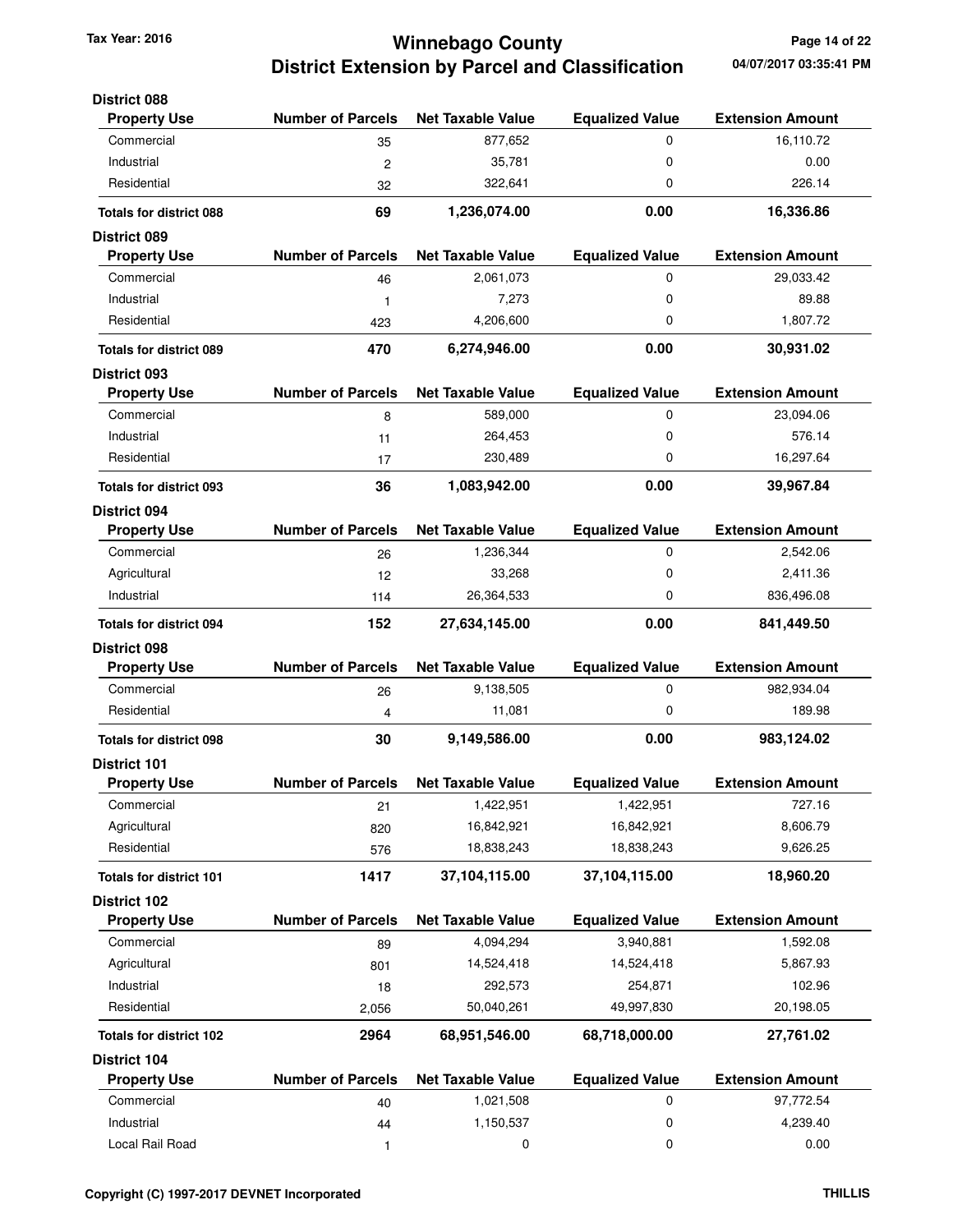### **Winnebago County Tax Year: 2016 Page 15 of 22 District Extension by Parcel and Classification**

| <b>District 104</b>            |                          |                          |                        |                         |
|--------------------------------|--------------------------|--------------------------|------------------------|-------------------------|
| <b>Property Use</b>            | <b>Number of Parcels</b> | <b>Net Taxable Value</b> | <b>Equalized Value</b> | <b>Extension Amount</b> |
| Residential                    | 45                       | 282,097                  | 0                      | 16,319.68               |
| <b>Totals for district 104</b> | 130                      | 2,454,142.00             | 0.00                   | 118,331.62              |
| <b>District 105</b>            |                          |                          |                        |                         |
| <b>Property Use</b>            | <b>Number of Parcels</b> | <b>Net Taxable Value</b> | <b>Equalized Value</b> | <b>Extension Amount</b> |
| Residential                    | 26                       | 365,381                  | 0                      | 54,610.96               |
| <b>Totals for district 105</b> | 26                       | 365,381.00               | 0.00                   | 54,610.96               |
| <b>District 106</b>            |                          |                          |                        |                         |
| <b>Property Use</b>            | <b>Number of Parcels</b> | <b>Net Taxable Value</b> | <b>Equalized Value</b> | <b>Extension Amount</b> |
| Commercial                     | 51                       | 1,092,097                | 0                      | 17,866.34               |
| Industrial                     | 13                       | 148,407                  | 0                      | 4,390.76                |
| Residential                    | 25                       | 267,268                  | 0                      | 4,941.48                |
| <b>Totals for district 106</b> | 89                       | 1,507,772.00             | 0.00                   | 27,198.58               |
| <b>District 107</b>            |                          |                          |                        |                         |
| <b>Property Use</b>            | <b>Number of Parcels</b> | <b>Net Taxable Value</b> | <b>Equalized Value</b> | <b>Extension Amount</b> |
| Commercial                     | 22                       | 869,614                  | 0                      | 107,112.56              |
| Residential                    | 73                       | 678,757                  | 0                      | 99,889.84               |
| <b>Totals for district 107</b> | 95                       | 1,548,371.00             | 0.00                   | 207,002.40              |
| <b>District 109</b>            |                          |                          |                        |                         |
| <b>Property Use</b>            | <b>Number of Parcels</b> | <b>Net Taxable Value</b> | <b>Equalized Value</b> | <b>Extension Amount</b> |
| Residential                    | 9                        | 314,289                  | 314,289                | 6,161.94                |
| <b>Totals for district 109</b> | 9                        | 314,289.00               | 314,289.00             | 6,161.94                |
| <b>District 110</b>            |                          |                          |                        |                         |
| <b>Property Use</b>            | <b>Number of Parcels</b> | <b>Net Taxable Value</b> | <b>Equalized Value</b> | <b>Extension Amount</b> |
| Commercial                     | 14                       | 1,082,385                | 1,082,385              | 2,275.17                |
| Agricultural                   | 496                      | 11,486,774               | 11,486,774             | 24,145.17               |
| Residential                    | 349                      | 11,247,360               | 11,247,360             | 23,641.99               |
| <b>Totals for district 110</b> | 859                      | 23,816,519.00            | 23,816,519.00          | 50,062.33               |
| <b>District 111</b>            |                          |                          |                        |                         |
| <b>Property Use</b>            | <b>Number of Parcels</b> | <b>Net Taxable Value</b> | <b>Equalized Value</b> | <b>Extension Amount</b> |
| Commercial                     | 321                      | 39,341,498               | 39,341,498             | 107,559.74              |
| Agricultural                   | 256                      | 4,546,885                | 4,528,680              | 12,381.41               |
| Industrial                     | 297                      | 38,978,169               | 36,490,874             | 99,766.08               |
| Residential                    | 6,127                    | 175,878,955              | 175,878,955            | 480,853.11              |
| State Rail Road                | 1                        | 0                        | 1,650,291              | 4,511.90                |
| <b>Totals for district 111</b> | 7002                     | 258,745,507.00           | 257,890,298.00         | 705,072.24              |
| <b>District 112</b>            |                          |                          |                        |                         |
| <b>Property Use</b>            | <b>Number of Parcels</b> | <b>Net Taxable Value</b> | <b>Equalized Value</b> | <b>Extension Amount</b> |
| Commercial                     | 85                       | 3,734,854                | 3,581,441              | 10,217.86               |
| Agricultural                   | 409                      | 8,310,013                | 8,310,013              | 23,708.48               |
| Industrial                     | 17                       | 283,374                  | 245,672                | 700.89                  |
| Residential                    | 1,169                    | 24,215,558               | 24, 173, 127           | 68,966.94               |
| <b>Totals for district 112</b> | 1680                     | 36,543,799.00            | 36,310,253.00          | 103,594.17              |
| <b>District 113</b>            |                          |                          |                        |                         |
| <b>Property Use</b>            | <b>Number of Parcels</b> | <b>Net Taxable Value</b> | <b>Equalized Value</b> | <b>Extension Amount</b> |
| Commercial                     | 531                      | 79,420,679               | 68,062,403             | 31,989.41               |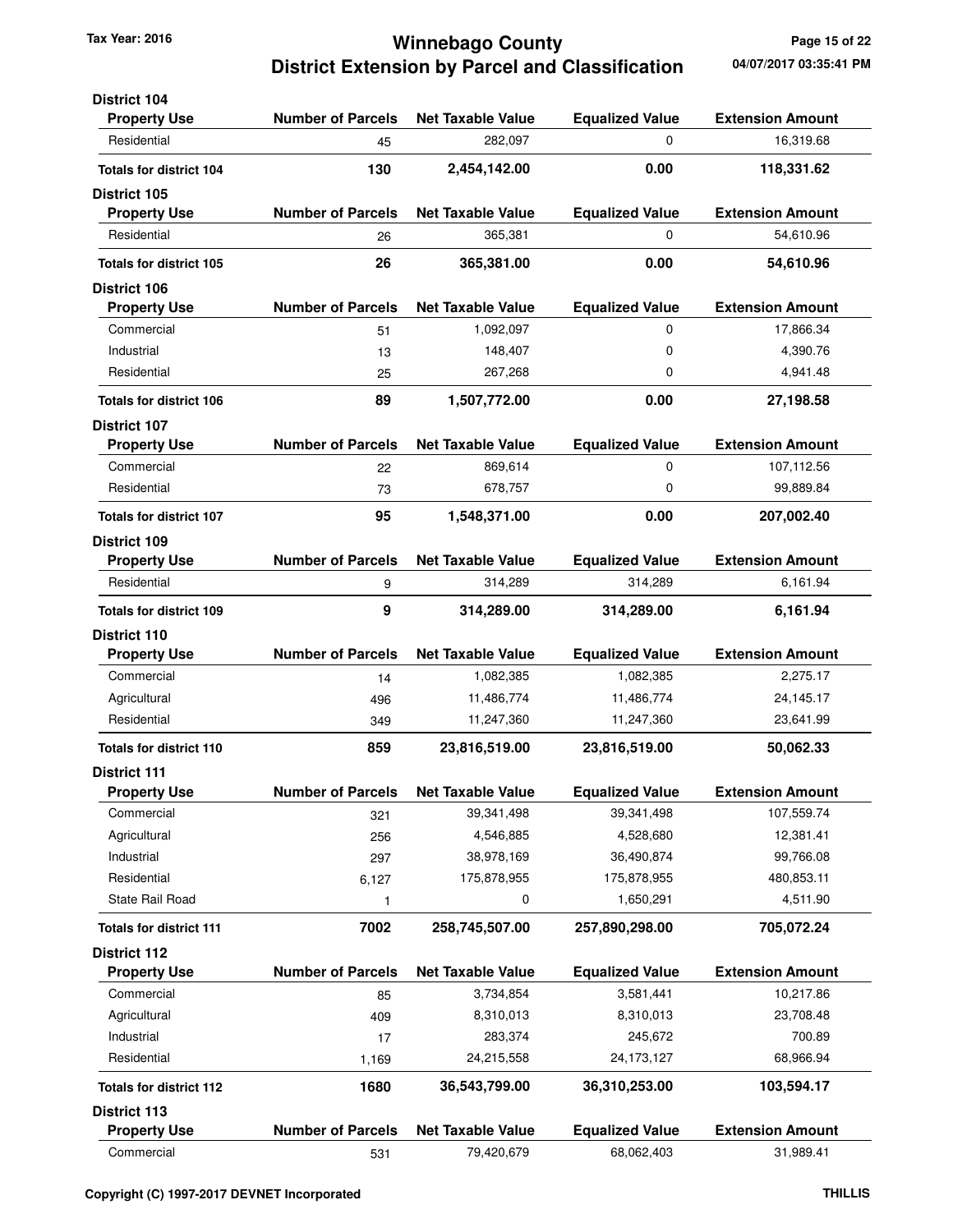## **Winnebago County Tax Year: 2016 Page 16 of 22 District Extension by Parcel and Classification**

| <b>District 113</b>            |                          |                          |                        |                         |
|--------------------------------|--------------------------|--------------------------|------------------------|-------------------------|
| <b>Property Use</b>            | <b>Number of Parcels</b> | <b>Net Taxable Value</b> | <b>Equalized Value</b> | <b>Extension Amount</b> |
| Agricultural                   | 186                      | 2,578,668                | 2,515,021              | 1,182.02                |
| Industrial                     | 466                      | 62,681,270               | 43,117,786             | 20,265.29               |
| Residential                    | 14,898                   | 438,251,845              | 438,044,934            | 205,880.08              |
| <b>Totals for district 113</b> | 16081                    | 582,932,462.00           | 551,740,144.00         | 259,316.80              |
| <b>District 114</b>            |                          |                          |                        |                         |
| <b>Property Use</b>            | <b>Number of Parcels</b> | <b>Net Taxable Value</b> | <b>Equalized Value</b> | <b>Extension Amount</b> |
| Commercial                     | 7                        | 340,566                  | 340,566                | 740.05                  |
| Agricultural                   | 324                      | 5,356,147                | 5,356,147              | 11,638.99               |
| Residential                    | 227                      | 7,590,883                | 7,590,883              | 16,494.96               |
| <b>Totals for district 114</b> | 558                      | 13,287,596.00            | 13,287,596.00          | 28,874.00               |
| <b>District 115</b>            |                          |                          |                        |                         |
| <b>Property Use</b>            | <b>Number of Parcels</b> | <b>Net Taxable Value</b> | <b>Equalized Value</b> | <b>Extension Amount</b> |
| Commercial                     | 4                        | 359,440                  | 359,440                | 750.51                  |
| Agricultural                   | 394                      | 6,214,405                | 6,214,405              | 12,975.60               |
| Industrial                     | 1                        | 9,199                    | 9,199                  | 19.21                   |
| Residential                    | 887                      | 25,824,703               | 25,824,703             | 53,921.60               |
| <b>Totals for district 115</b> | 1286                     | 32,407,747.00            | 32,407,747.00          | 67,666.92               |
| <b>District 116</b>            |                          |                          |                        |                         |
| <b>Property Use</b>            | <b>Number of Parcels</b> | <b>Net Taxable Value</b> | <b>Equalized Value</b> | <b>Extension Amount</b> |
| Commercial                     | 33                       | 1,590,346                | 1,590,346              | 3,264.96                |
| Agricultural                   | 404                      | 7,885,394                | 7,885,394              | 16,188.64               |
| Industrial                     | 45                       | 11,183,454               | 11,183,454             | 22,959.61               |
| Residential                    | 1,675                    | 58,699,150               | 58,699,150             | 120,509.44              |
| <b>State Rail Road</b>         | 1                        | 0                        | 360,102                | 739.30                  |
| <b>Totals for district 116</b> | 2158                     | 79,358,344.00            | 79,718,446.00          | 163,661.95              |
| <b>District 117</b>            |                          |                          |                        |                         |
| <b>Property Use</b>            | <b>Number of Parcels</b> | <b>Net Taxable Value</b> | <b>Equalized Value</b> | <b>Extension Amount</b> |
| Commercial                     | 93                       | 3,502,647                | 3,502,647              | 6,535.94                |
| Agricultural                   | 447                      | 8,762,967                | 8,762,967              | 16,351.68               |
| Industrial                     | 45                       | 2,010,591                | 2,010,591              | 3,751.75                |
| Residential                    | 1,684                    | 51,562,335               | 51,562,335             | 96,215.10               |
| <b>Totals for district 117</b> | 2269                     | 65,838,540.00            | 65,838,540.00          | 122,854.47              |
| <b>District 118</b>            |                          |                          |                        |                         |
| <b>Property Use</b>            | <b>Number of Parcels</b> | <b>Net Taxable Value</b> | <b>Equalized Value</b> | <b>Extension Amount</b> |
| Commercial                     | 4,270                    | 457,895,042              | 447,482,408            | 665,406.81              |
| Agricultural                   | 720                      | 9,742,634                | 9,499,410              | 14,125.55               |
| Industrial                     | 1,690                    | 130,633,023              | 123,252,734            | 183,277.06              |
| Local Rail Road                | 31                       | 112,769                  | 112,769                | 167.72                  |
| Residential                    | 63,152                   | 1,162,093,079            | 1,158,065,462          | 1,722,043.27            |
| State Rail Road                | 1                        | 0                        | 4,541,778              | 6,753.66                |
| <b>Totals for district 118</b> | 69864                    | 1,760,476,547.00         | 1,742,954,561.00       | 2,591,774.07            |
| <b>District 119</b>            |                          |                          |                        |                         |
| <b>Property Use</b>            | <b>Number of Parcels</b> | <b>Net Taxable Value</b> | <b>Equalized Value</b> | <b>Extension Amount</b> |
| Commercial                     | 351                      | 21,861,824               | 20,562,674             | 32,776.78               |
| Agricultural                   | 338                      | 8,009,084                | 8,009,084              | 12,766.42               |
| Industrial                     | 154                      | 17,794,628               | 14,423,931             | 22,991.74               |
|                                |                          |                          |                        |                         |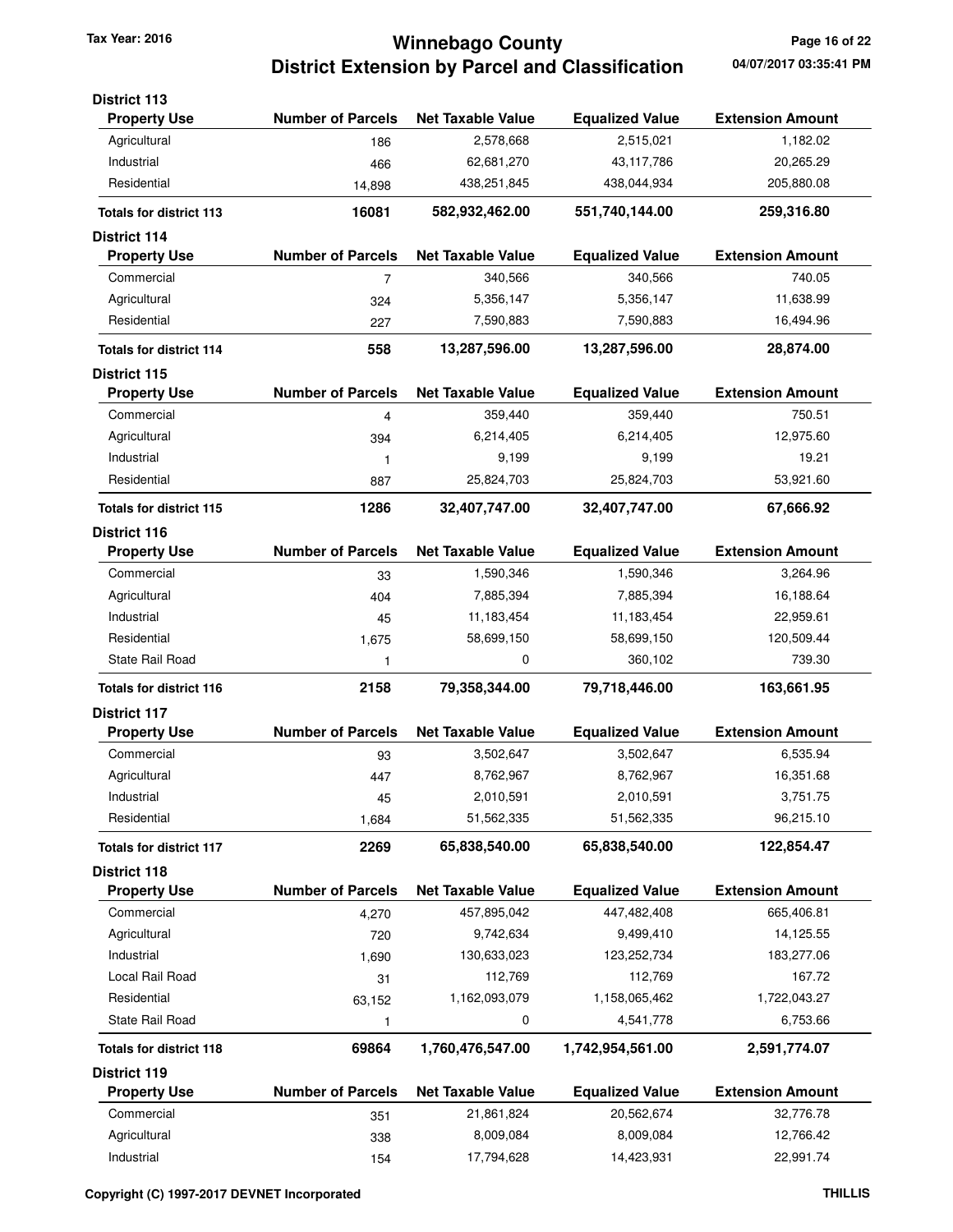# **Winnebago County Tax Year: 2016 Page 17 of 22 District Extension by Parcel and Classification**

| <b>District 119</b><br><b>Property Use</b> | <b>Number of Parcels</b> | <b>Net Taxable Value</b> | <b>Equalized Value</b> | <b>Extension Amount</b> |
|--------------------------------------------|--------------------------|--------------------------|------------------------|-------------------------|
| Residential                                |                          | 195,379,470              | 195,350,232            | 311,387.73              |
| <b>State Rail Road</b>                     | 6,010                    | 0                        | 886,269                | 1,412.74                |
|                                            | 1                        |                          |                        |                         |
| <b>Totals for district 119</b>             | 6854                     | 243,045,006.00           | 239,232,190.00         | 381,335.41              |
| <b>District 120</b>                        |                          |                          |                        |                         |
| <b>Property Use</b>                        | <b>Number of Parcels</b> | <b>Net Taxable Value</b> | <b>Equalized Value</b> | <b>Extension Amount</b> |
| Commercial                                 | 368                      | 60,634,853               | 60,489,041             | 109,606.10              |
| Agricultural                               | 245                      | 5,533,247                | 5,533,247              | 10,026.29               |
| Industrial                                 | 128                      | 18,925,861               | 18,831,396             | 34,122.51               |
| Residential                                | 7,863                    | 344,225,970              | 344,221,742            | 623,729.70              |
| <b>State Rail Road</b>                     | 1                        | 0                        | 629,087                | 1,139.92                |
| <b>Totals for district 120</b>             | 8605                     | 429,319,931.00           | 429,704,513.00         | 778,624.52              |
| <b>District 121</b>                        |                          |                          |                        |                         |
| <b>Property Use</b>                        | <b>Number of Parcels</b> | <b>Net Taxable Value</b> | <b>Equalized Value</b> | <b>Extension Amount</b> |
| Commercial                                 | 50                       | 3,342,470                | 3,342,470              | 14,650.06               |
| Agricultural                               | 443                      | 12,401,076               | 12,401,076             | 54,353.82               |
| Industrial                                 | 4                        | 162,401                  | 162,401                | 711.80                  |
| Local Rail Road                            | $\overline{c}$           | 458                      | 458                    | 2.01                    |
| Residential                                | 241                      | 7,189,841                | 7,189,841              | 31,513.07               |
| State Rail Road                            | 1                        | 0                        | 901,139                | 3,949.70                |
| <b>Totals for district 121</b>             | 741                      | 23,096,246.00            | 23,997,385.00          | 105,180.46              |
| <b>District 122</b>                        |                          |                          |                        |                         |
| <b>Property Use</b>                        | <b>Number of Parcels</b> | <b>Net Taxable Value</b> | <b>Equalized Value</b> | <b>Extension Amount</b> |
| Commercial                                 | 20                       | 873,459                  | 873,459                | 1,049.01                |
| Agricultural                               | 261                      | 6,006,191                | 6,006,191              | 7,213.49                |
| Residential                                | 520                      | 14,692,748               | 14,692,748             | 17,646.29               |
| <b>Totals for district 122</b>             | 801                      | 21,572,398.00            | 21,572,398.00          | 25,908.79               |
| <b>District 123</b>                        |                          |                          |                        |                         |
| <b>Property Use</b>                        | <b>Number of Parcels</b> | <b>Net Taxable Value</b> | <b>Equalized Value</b> | <b>Extension Amount</b> |
| Commercial                                 | 85                       | 6,351,096                | 6,351,096              | 12,708.56               |
| Agricultural                               | 380                      | 10,077,562               | 10,077,562             | 20,165.15               |
| Industrial                                 | 25                       | 2,540,858                | 2,540,858              | 5,084.26                |
| Local Rail Road                            | $\overline{c}$           | 699,028                  | 699,028                | 1,398.75                |
| Residential                                | 2,085                    | 69,652,544               | 69,652,544             | 139,374.66              |
| State Rail Road                            | 1                        | 0                        | 775,042                | 1,550.86                |
| <b>Totals for district 123</b>             | 2578                     | 89,321,088.00            | 90,096,130.00          | 180,282.24              |
| <b>District 124</b>                        |                          |                          |                        |                         |
| <b>Property Use</b>                        | <b>Number of Parcels</b> | <b>Net Taxable Value</b> | <b>Equalized Value</b> | <b>Extension Amount</b> |
| Commercial                                 | 143                      | 6,845,117                | 6,845,117              | 3,703.16                |
| Agricultural                               | 890                      | 21,164,043               | 21,164,043             | 11,449.72               |
| Industrial                                 | 49                       | 2,172,992                | 2,172,992              | 1,175.55                |
| Local Rail Road                            | $\overline{\mathbf{c}}$  | 458                      | 458                    | 0.25                    |
| Residential                                | 1,925                    | 58,752,176               | 58,752,176             | 31,784.90               |
| <b>Totals for district 124</b>             | 3009                     | 88,934,786.00            | 88,934,786.00          | 48,113.58               |
| <b>District 125</b>                        |                          |                          |                        |                         |
| <b>Property Use</b>                        | <b>Number of Parcels</b> | <b>Net Taxable Value</b> | <b>Equalized Value</b> | <b>Extension Amount</b> |
| Commercial                                 | 17                       | 1,541,511                | 0                      | 104,779.74              |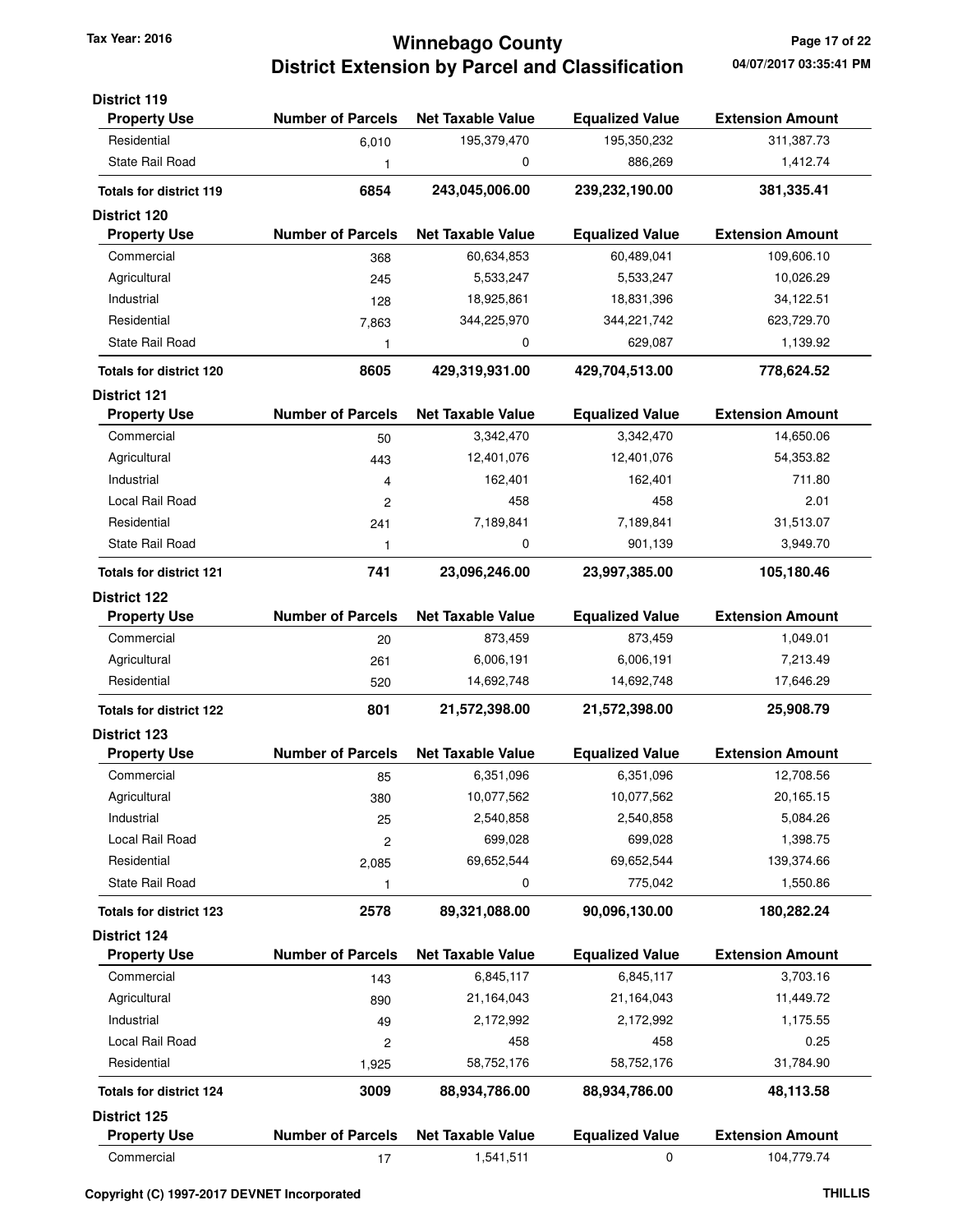### **Winnebago County Tax Year: 2016 Page 18 of 22 District Extension by Parcel and Classification**

| <b>District 125</b>                        |                          |                          |                             |                         |
|--------------------------------------------|--------------------------|--------------------------|-----------------------------|-------------------------|
| <b>Property Use</b>                        | <b>Number of Parcels</b> | <b>Net Taxable Value</b> | <b>Equalized Value</b>      | <b>Extension Amount</b> |
| Residential                                | 1                        | 19,536                   | 0                           | 578.46                  |
| <b>Totals for district 125</b>             | 18                       | 1,561,047.00             | 0.00                        | 105,358.20              |
| <b>District 126</b>                        |                          |                          |                             |                         |
| <b>Property Use</b>                        | <b>Number of Parcels</b> | <b>Net Taxable Value</b> | <b>Equalized Value</b>      | <b>Extension Amount</b> |
| Residential                                | 19                       | 224,748                  | 0                           | 23,468.80               |
| <b>Totals for district 126</b>             | 19                       | 224,748.00               | 0.00                        | 23,468.80               |
| <b>District 127</b>                        |                          |                          |                             |                         |
| <b>Property Use</b>                        | <b>Number of Parcels</b> | <b>Net Taxable Value</b> | <b>Equalized Value</b>      | <b>Extension Amount</b> |
| Commercial                                 | 1                        | 23,159                   | $\mathbf 0$                 | 0.00                    |
| Residential                                | 134                      | 1,675,950                | 0                           | 105,498.58              |
| <b>Totals for district 127</b>             | 135                      | 1,699,109.00             | 0.00                        | 105,498.58              |
| <b>District 128</b>                        |                          |                          |                             |                         |
| <b>Property Use</b>                        | <b>Number of Parcels</b> | <b>Net Taxable Value</b> | <b>Equalized Value</b>      | <b>Extension Amount</b> |
| Industrial                                 | 25                       | 1,654,186                | 0                           | 39,918.44               |
| <b>Totals for district 128</b>             | 25                       | 1,654,186.00             | 0.00                        | 39,918.44               |
| <b>District 129</b>                        | <b>Number of Parcels</b> | <b>Net Taxable Value</b> |                             | <b>Extension Amount</b> |
| <b>Property Use</b><br>Residential         |                          | 279,247                  | <b>Equalized Value</b><br>0 | 40,589.54               |
|                                            | 17                       |                          |                             |                         |
| <b>Totals for district 129</b>             | 17                       | 279,247.00               | 0.00                        | 40,589.54               |
| <b>District 130</b>                        |                          |                          |                             |                         |
| <b>Property Use</b>                        | <b>Number of Parcels</b> | <b>Net Taxable Value</b> | <b>Equalized Value</b>      | <b>Extension Amount</b> |
| Commercial                                 | 1                        | 5,999                    | 0                           | 306.96                  |
| Residential                                | 407                      | 1,613,043                | $\mathbf 0$                 | 139,720.08              |
| <b>Totals for district 130</b>             | 408                      | 1,619,042.00             | 0.00                        | 140,027.04              |
| <b>District 132</b><br><b>Property Use</b> | <b>Number of Parcels</b> | <b>Net Taxable Value</b> | <b>Equalized Value</b>      | <b>Extension Amount</b> |
| Commercial                                 | 180                      | 8,460,644                | $\mathbf 0$                 | 47,589.52               |
| Industrial                                 | 30                       | 2,117,332                | 0                           | 45,015.78               |
| Residential                                | 31                       | 401,459                  | 0                           | 7,732.08                |
|                                            |                          |                          |                             |                         |
| <b>Totals for district 132</b>             | 241                      | 10,979,435.00            | 0.00                        | 100,337.38              |
| <b>District 133</b>                        | <b>Number of Parcels</b> | <b>Net Taxable Value</b> |                             | <b>Extension Amount</b> |
| <b>Property Use</b><br>Commercial          |                          |                          | <b>Equalized Value</b>      |                         |
|                                            | $\overline{7}$           | 1,693,160                | 0                           | 208,138.48              |
| Agricultural                               | 9                        | 61,503                   | 0                           | 4,691.76                |
| Industrial<br>Residential                  | 20                       | 6,377,523<br>68,996      | 0<br>0                      | 24,940.90<br>2,073.90   |
|                                            | 9                        |                          |                             |                         |
| <b>Totals for district 133</b>             | 45                       | 8,201,182.00             | 0.00                        | 239,845.04              |
| <b>District 134</b>                        |                          |                          |                             |                         |
| <b>Property Use</b>                        | <b>Number of Parcels</b> | <b>Net Taxable Value</b> | <b>Equalized Value</b>      | <b>Extension Amount</b> |
| Commercial                                 | 7                        | 82,435                   | 0                           | 0.00                    |
| <b>Totals for district 134</b>             | 7                        | 82,435.00                | 0.00                        | 0.00                    |
| <b>District 135</b>                        |                          |                          |                             |                         |
| <b>Property Use</b>                        | <b>Number of Parcels</b> | <b>Net Taxable Value</b> | <b>Equalized Value</b>      | <b>Extension Amount</b> |
| Commercial                                 | 69                       | 6,858,324                | 0                           | 294,744.48              |
| Industrial                                 | 3                        | 128,647                  | 0                           | 0.00                    |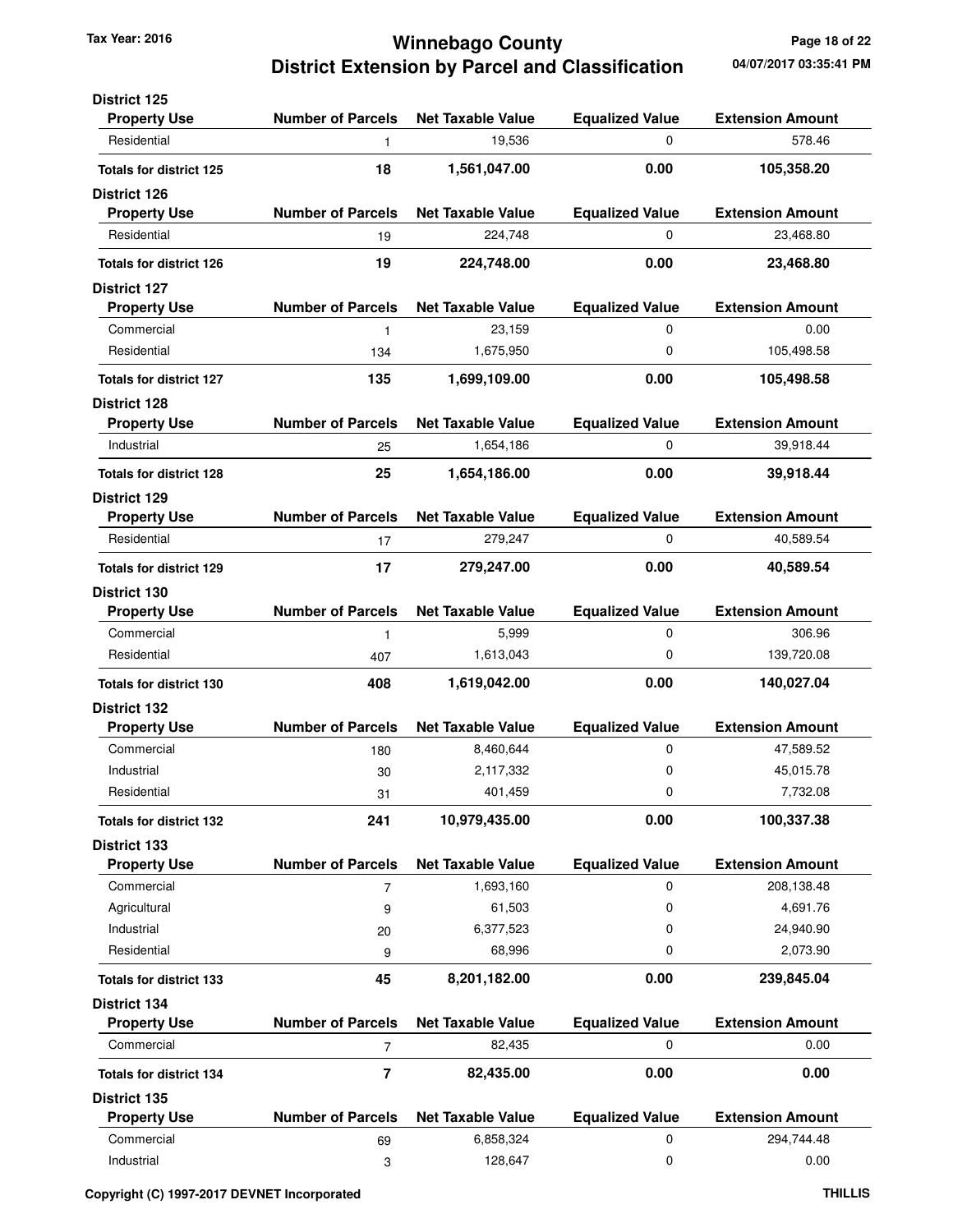### **Winnebago County Tax Year: 2016 Page 19 of 22 District Extension by Parcel and Classification**

| <b>District 135</b>            |                          |                          |                        |                         |
|--------------------------------|--------------------------|--------------------------|------------------------|-------------------------|
| <b>Property Use</b>            | <b>Number of Parcels</b> | <b>Net Taxable Value</b> | <b>Equalized Value</b> | <b>Extension Amount</b> |
| Residential                    | 193                      | 2,890,984                | 0                      | 21,615.06               |
| <b>Totals for district 135</b> | 265                      | 9,877,955.00             | 0.00                   | 316,359.54              |
| <b>District 136</b>            |                          |                          |                        |                         |
| <b>Property Use</b>            | <b>Number of Parcels</b> | <b>Net Taxable Value</b> | <b>Equalized Value</b> | <b>Extension Amount</b> |
| Residential                    | 27                       | 3,083,290                | 3,083,290              | 27,683.64               |
| <b>Totals for district 136</b> | 27                       | 3,083,290.00             | 3,083,290.00           | 27,683.64               |
| <b>District 137</b>            |                          |                          |                        |                         |
| <b>Property Use</b>            | <b>Number of Parcels</b> | <b>Net Taxable Value</b> | <b>Equalized Value</b> | <b>Extension Amount</b> |
| Commercial                     | 1                        | 1,756,491                | 0                      | 137,589.08              |
| Residential                    | $\mathbf{1}$             | 45,000                   | 0                      | 0.00                    |
| <b>Totals for district 137</b> | $\mathbf 2$              | 1,801,491.00             | 0.00                   | 137,589.08              |
| <b>District 138</b>            |                          |                          |                        |                         |
| <b>Property Use</b>            | <b>Number of Parcels</b> | <b>Net Taxable Value</b> | <b>Equalized Value</b> | <b>Extension Amount</b> |
| Commercial                     | 115                      | 2,040,287                | 0                      | 7,488.94                |
| Industrial                     | 52                       | 869,212                  | 0                      | 0.00                    |
| Local Rail Road                | $\mathbf{1}$             | 4,224                    | 0                      | 0.00                    |
| Residential                    | 362                      | 2,596,784                | 0                      | 9.224.94                |
| <b>Totals for district 138</b> | 530                      | 5,510,507.00             | 0.00                   | 16,713.88               |
| <b>District 139</b>            |                          |                          |                        |                         |
| <b>Property Use</b>            | <b>Number of Parcels</b> | <b>Net Taxable Value</b> | <b>Equalized Value</b> | <b>Extension Amount</b> |
| Industrial                     | 2                        | 386,217                  | 0                      | 0.00                    |
| <b>Totals for district 139</b> | $\mathbf 2$              | 386,217.00               | 0.00                   | 0.00                    |
| <b>District 140</b>            |                          |                          |                        |                         |
| <b>Property Use</b>            | <b>Number of Parcels</b> | <b>Net Taxable Value</b> | <b>Equalized Value</b> | <b>Extension Amount</b> |
| Commercial                     | $\overline{c}$           | 22,584                   | 0                      | 0.00                    |
| Industrial                     | 14                       | 5,029,672                | 0                      | 331,621.28              |
| <b>Totals for district 140</b> | 16                       | 5,052,256.00             | 0.00                   | 331,621.28              |
| <b>District 141</b>            |                          |                          |                        |                         |
| <b>Property Use</b>            | <b>Number of Parcels</b> | <b>Net Taxable Value</b> | <b>Equalized Value</b> | <b>Extension Amount</b> |
| Commercial                     | 25                       | 3,301,483                | 0                      | 2,622.24                |
| Industrial                     | 57                       | 9,542,622                | 0                      | 25,750.74               |
| Residential                    | 43                       | 430,791                  | 0                      | 1,521.04                |
| <b>Totals for district 141</b> | 125                      | 13,274,896.00            | 0.00                   | 29,894.02               |
| <b>District 142</b>            |                          |                          |                        |                         |
| <b>Property Use</b>            | <b>Number of Parcels</b> | <b>Net Taxable Value</b> | <b>Equalized Value</b> | <b>Extension Amount</b> |
| Commercial                     | 124                      | 7,504,281                | 0                      | 105,254.86              |
| Industrial                     | $\mathbf{1}$             | 59,610                   | 0                      | 0.00                    |
| Residential                    | 203                      | 1,484,848                | 0                      | 8,120.30                |
| <b>Totals for district 142</b> | 328                      | 9,048,739.00             | 0.00                   | 113,375.16              |
| <b>District 143</b>            |                          |                          |                        |                         |
| <b>Property Use</b>            | <b>Number of Parcels</b> | <b>Net Taxable Value</b> | <b>Equalized Value</b> | <b>Extension Amount</b> |
| Commercial                     | 202                      | 4,165,077                | 0                      | 35,995.30               |
| Industrial                     | 51                       | 1,943,907                | 0                      | 9,065.06                |
| Local Rail Road                | 1                        | 625                      | 0                      | 0.00                    |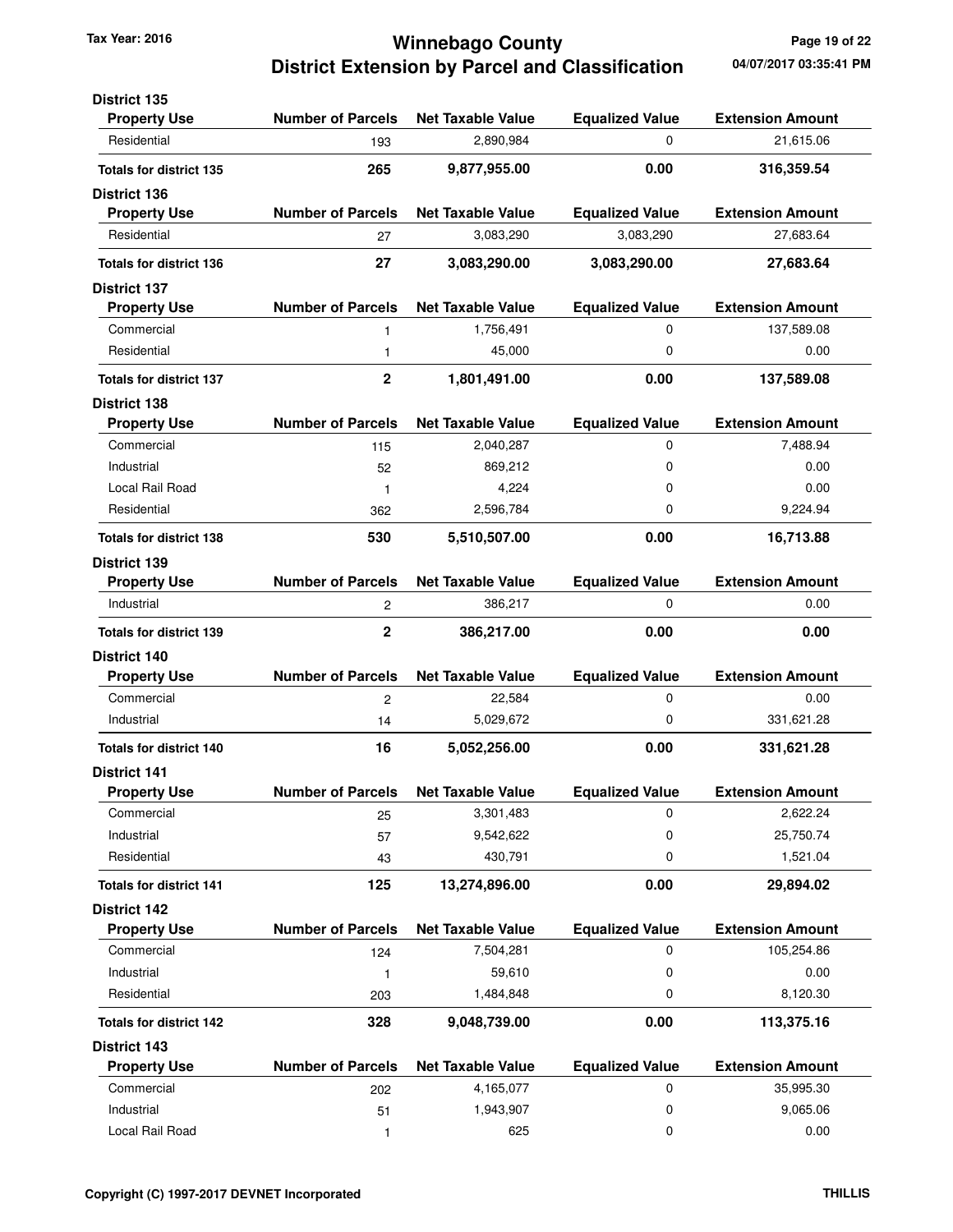## **Winnebago County Tax Year: 2016 Page 20 of 22 District Extension by Parcel and Classification**

| <b>District 143</b>            |                          |                          |                        |                         |
|--------------------------------|--------------------------|--------------------------|------------------------|-------------------------|
| <b>Property Use</b>            | <b>Number of Parcels</b> | <b>Net Taxable Value</b> | <b>Equalized Value</b> | <b>Extension Amount</b> |
| Residential                    | 618                      | 5,316,173                | 0                      | 3,589.70                |
| <b>Totals for district 143</b> | 872                      | 11,425,782.00            | 0.00                   | 48,650.06               |
| <b>District 144</b>            |                          |                          |                        |                         |
| <b>Property Use</b>            | <b>Number of Parcels</b> | <b>Net Taxable Value</b> | <b>Equalized Value</b> | <b>Extension Amount</b> |
| Commercial                     | 120                      | 5,489,363                | 0                      | 307,569.06              |
| Industrial                     | 43                       | 1,691,534                | 0                      | 205.14                  |
| Local Rail Road                | 1                        | 1,755                    | 0                      | 0.00                    |
| Residential                    | 402                      | 3,463,783                | 0                      | 31,989.80               |
| <b>Totals for district 144</b> | 566                      | 10,646,435.00            | 0.00                   | 339,764.00              |
| <b>District 145</b>            |                          |                          |                        |                         |
| <b>Property Use</b>            | <b>Number of Parcels</b> | <b>Net Taxable Value</b> | <b>Equalized Value</b> | <b>Extension Amount</b> |
| Residential                    | 1                        | 57,841                   | 0                      | 0.00                    |
| <b>Totals for district 145</b> | 1                        | 57,841.00                | 0.00                   | 0.00                    |
| <b>District 146</b>            |                          |                          |                        |                         |
| <b>Property Use</b>            | <b>Number of Parcels</b> | <b>Net Taxable Value</b> | <b>Equalized Value</b> | <b>Extension Amount</b> |
| Commercial                     | 5                        | 416,076                  | 0                      | 0.00                    |
| Agricultural                   | 12                       | 15,804                   | 0                      | 906.86                  |
| Industrial                     | 4                        | 5,153,312                | 0                      | 181,621.84              |
| Residential                    | 1                        | 8,029                    | 0                      | 0.00                    |
| <b>Totals for district 146</b> | 22                       | 5,593,221.00             | 0.00                   | 182,528.70              |
| <b>District 147</b>            |                          |                          |                        |                         |
| <b>Property Use</b>            | <b>Number of Parcels</b> | <b>Net Taxable Value</b> | <b>Equalized Value</b> | <b>Extension Amount</b> |
| Commercial                     | 1                        | 11,972                   | 0                      | 0.00                    |
| Agricultural                   | 8                        | 61,254                   | 0                      | 764.38                  |
| Industrial                     | 8                        | 4,191,460                | 0                      | 454,200.38              |
| Residential                    | 1                        | 15,640                   | 0                      | 1,389.34                |
| <b>Totals for district 147</b> | 18                       | 4,280,326.00             | 0.00                   | 456,354.10              |
| <b>District 148</b>            |                          |                          |                        |                         |
| <b>Property Use</b>            | Number of Parcels        | <b>Net Taxable Value</b> | <b>Faualized Value</b> | <b>Extension Amount</b> |
| Agricultural                   | 1                        | 1,374                    | 0                      | 85.88                   |
| Industrial                     | 3                        | 1,450,632                | 0                      | 14,569.46               |
| <b>Totals for district 148</b> | 4                        | 1,452,006.00             | 0.00                   | 14,655.34               |
| <b>District 149</b>            |                          |                          |                        |                         |
| <b>Property Use</b>            | <b>Number of Parcels</b> | <b>Net Taxable Value</b> | <b>Equalized Value</b> | <b>Extension Amount</b> |
| Commercial                     | 5                        | 1,048,084                | 0                      | 19,177.06               |
| Agricultural                   | 1                        | 578                      | 0                      | 0.00                    |
| Industrial                     | 39                       | 7,013,618                | 0                      | 221,837.80              |
| <b>Totals for district 149</b> | 45                       | 8,062,280.00             | 0.00                   | 241,014.86              |
| District 150                   |                          |                          |                        |                         |
| <b>Property Use</b>            | <b>Number of Parcels</b> | <b>Net Taxable Value</b> | <b>Equalized Value</b> | <b>Extension Amount</b> |
| Agricultural                   | 22                       | 309,604                  | 0                      | 17,032.92               |
| <b>Totals for district 150</b> | 22                       | 309,604.00               | 0.00                   | 17,032.92               |
| District 151                   |                          |                          |                        |                         |
| <b>Property Use</b>            | <b>Number of Parcels</b> | <b>Net Taxable Value</b> | <b>Equalized Value</b> | <b>Extension Amount</b> |
| Commercial                     | 3                        | 453,307                  | 0                      | 668.58                  |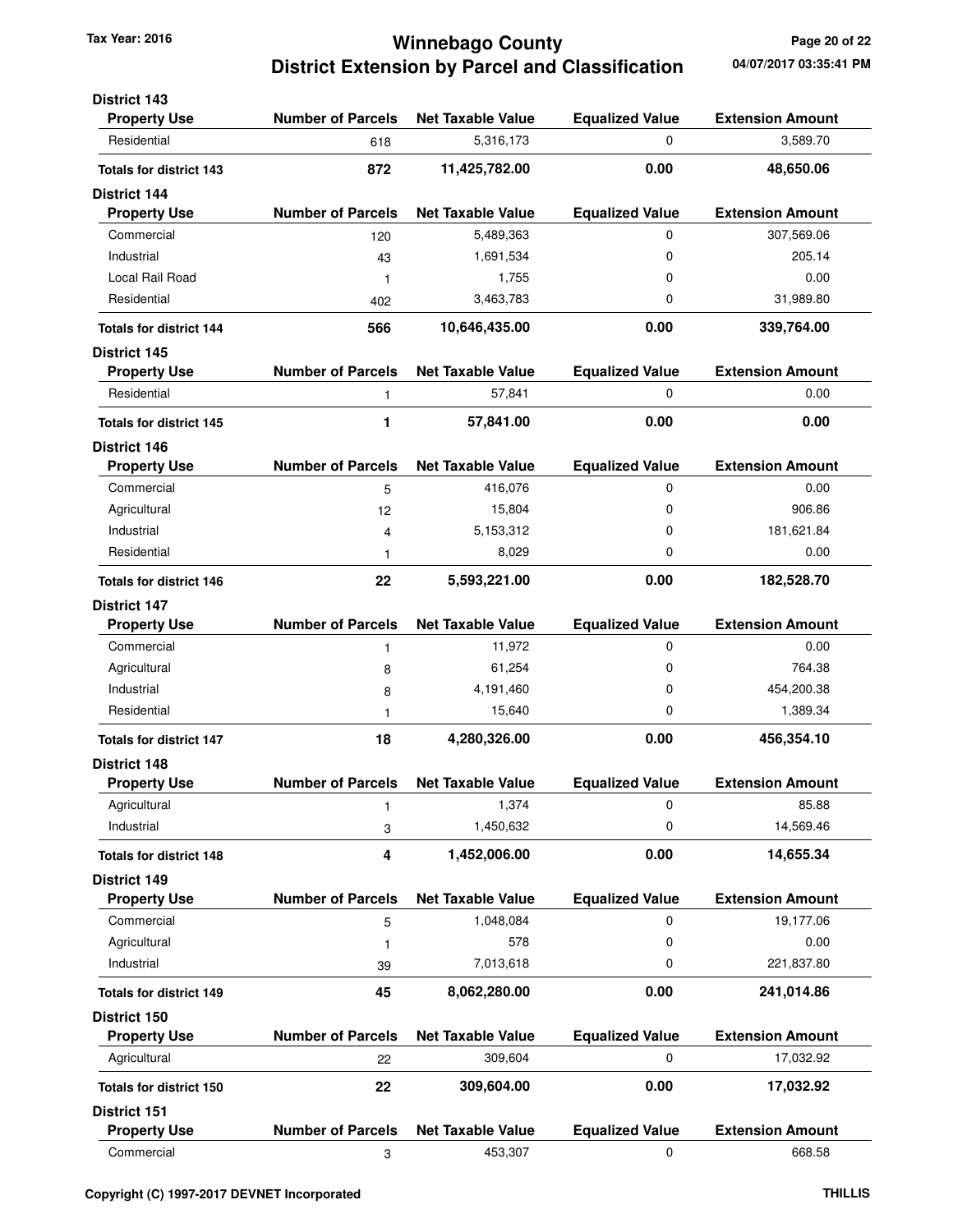# **Winnebago County Tax Year: 2016 Page 21 of 22 District Extension by Parcel and Classification**

| <b>District 151</b><br><b>Property Use</b> | <b>Number of Parcels</b> | <b>Net Taxable Value</b>           | <b>Equalized Value</b>           | <b>Extension Amount</b> |
|--------------------------------------------|--------------------------|------------------------------------|----------------------------------|-------------------------|
| Agricultural                               | 28                       | 247,977                            | 0                                | 9.000.80                |
| Industrial                                 | 5                        | 3,038,319                          | 0                                | 285,659.46              |
| Residential                                | 7                        | 162,975                            | 0                                | 658.70                  |
|                                            | 43                       |                                    | 0.00                             |                         |
| <b>Totals for district 151</b>             |                          | 3,902,578.00                       |                                  | 295,987.54              |
| <b>District 152</b><br><b>Property Use</b> | <b>Number of Parcels</b> | <b>Net Taxable Value</b>           | <b>Equalized Value</b>           | <b>Extension Amount</b> |
| Industrial                                 | 5                        | 10,604,628                         | 0                                | 1,145,664.94            |
| <b>Totals for district 152</b>             | 5                        | 10,604,628.00                      | 0.00                             | 1,145,664.94            |
| <b>District 153</b>                        |                          |                                    |                                  |                         |
| <b>Property Use</b>                        | <b>Number of Parcels</b> | <b>Net Taxable Value</b>           | <b>Equalized Value</b>           | <b>Extension Amount</b> |
| Agricultural                               | 21                       | 147,572                            | 0                                | 5,469.38                |
| Industrial                                 | 4                        | 2,300,857                          | 0                                | 257,616.28              |
| Residential                                | 1                        | 4,434                              | 0                                | 0.00                    |
| <b>Totals for district 153</b>             | 26                       | 2,452,863.00                       | 0.00                             | 263,085.66              |
| District 154                               |                          |                                    |                                  |                         |
| <b>Property Use</b>                        | <b>Number of Parcels</b> | <b>Net Taxable Value</b>           | <b>Equalized Value</b>           | <b>Extension Amount</b> |
| Industrial                                 | 1                        | 460,341                            | 0                                | 7,410.10                |
| <b>Totals for district 154</b>             | 1                        | 460,341.00                         | 0.00                             | 7,410.10                |
| District 155                               |                          |                                    |                                  |                         |
| <b>Property Use</b>                        | <b>Number of Parcels</b> | <b>Net Taxable Value</b>           | <b>Equalized Value</b>           | <b>Extension Amount</b> |
| Commercial                                 | 13                       | 3,619,822                          | 0                                | 11,428.18               |
| Agricultural                               | 12                       | 5,364                              | 0                                | 17,000.96               |
| <b>Totals for district 155</b>             | 25                       | 3,625,186.00                       | 0.00                             | 28,429.14               |
| District 156                               |                          |                                    |                                  |                         |
| <b>Property Use</b>                        | <b>Number of Parcels</b> | <b>Net Taxable Value</b>           | <b>Equalized Value</b>           | <b>Extension Amount</b> |
| Residential                                | 1                        | 3,365                              | 3,365                            | 653.34                  |
| <b>Totals for district 156</b>             | 1                        | 3,365.00                           | 3,365.00                         | 653.34                  |
| <b>District 157</b>                        |                          |                                    |                                  |                         |
| <b>Property Use</b>                        | <b>Number of Parcels</b> | <b>Net Taxable Value</b>           | <b>Equalized Value</b>           | <b>Extension Amount</b> |
| Commercial                                 | 14                       | 261,453                            | 0                                | 15,483.10               |
| Residential                                | 6                        | 37,682                             | 0                                | 350.46                  |
| <b>Totals for district 157</b>             | 20                       | 299,135.00                         | 0.00                             | 15,833.56               |
| District 159                               |                          |                                    |                                  |                         |
| <b>Property Use</b>                        | <b>Number of Parcels</b> | <b>Net Taxable Value</b>           | <b>Equalized Value</b>           | <b>Extension Amount</b> |
| Commercial                                 | 178                      | 34,316,134                         | 0                                | 236,163.78              |
| Agricultural                               | 3                        | 2,043                              | 0                                | 0.00                    |
| Residential                                | 172                      | 4,323,457                          | 0                                | 1,618.60                |
| <b>Totals for district 159</b>             | 353                      | 38,641,634.00                      | 0.00                             | 237,782.38              |
| District 160                               | <b>Number of Parcels</b> |                                    |                                  | <b>Extension Amount</b> |
| <b>Property Use</b><br>Residential         |                          | <b>Net Taxable Value</b><br>11,080 | <b>Equalized Value</b><br>11,080 | 676.76                  |
|                                            | 1                        |                                    |                                  |                         |
| <b>Totals for district 160</b>             | 1                        | 11,080.00                          | 11,080.00                        | 676.76                  |